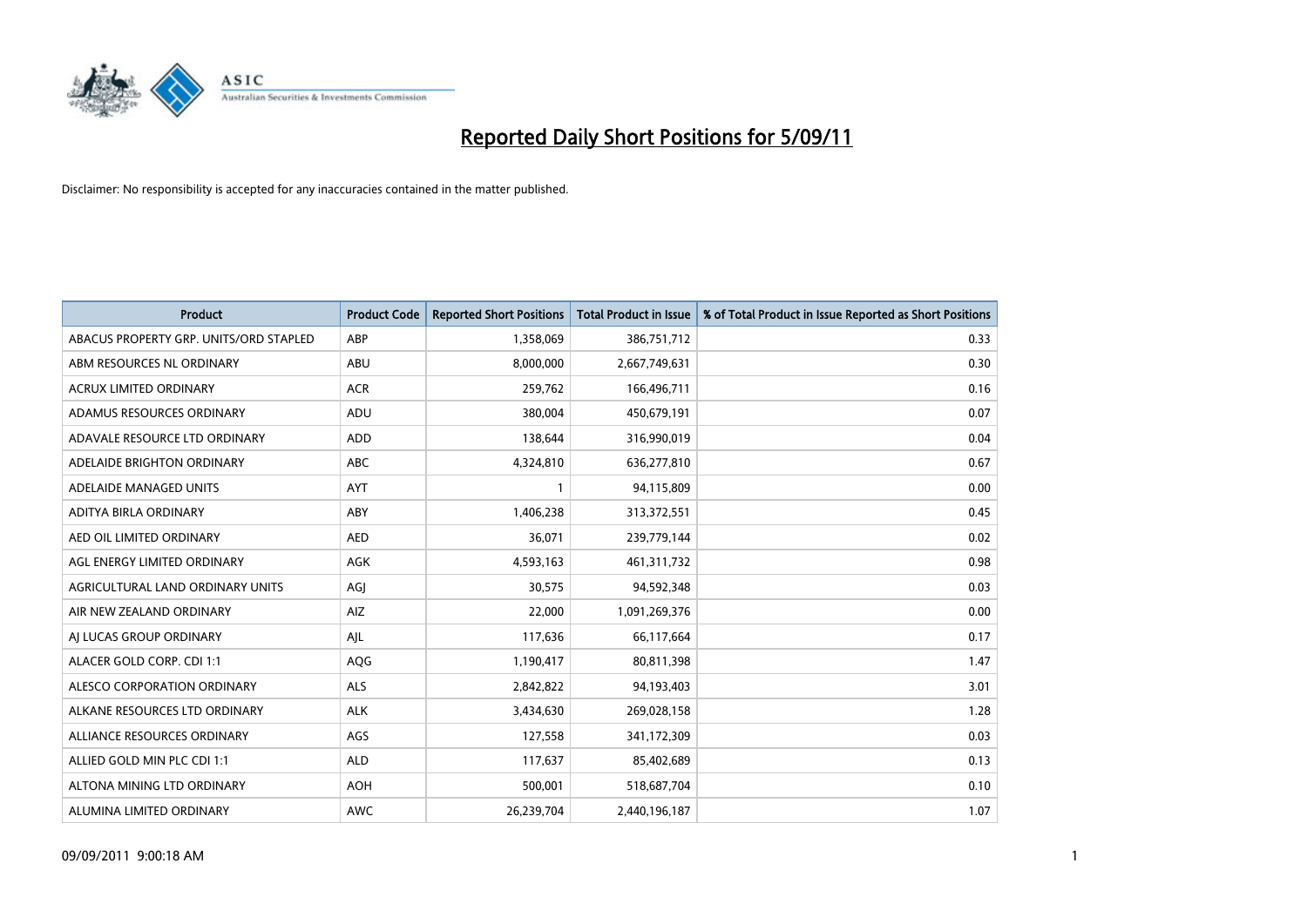

| <b>Product</b>                          | <b>Product Code</b> | <b>Reported Short Positions</b> | <b>Total Product in Issue</b> | % of Total Product in Issue Reported as Short Positions |
|-----------------------------------------|---------------------|---------------------------------|-------------------------------|---------------------------------------------------------|
| AMADEUS ENERGY ORDINARY                 | AMU                 | 540,448                         | 286,944,489                   | 0.19                                                    |
| AMALGAMATED HOLDINGS ORDINARY           | AHD                 | 1,504                           | 157,471,848                   | 0.00                                                    |
| AMCOR LIMITED ORDINARY                  | <b>AMC</b>          | 5,095,451                       | 1,227,572,318                 | 0.39                                                    |
| AMP LIMITED ORDINARY                    | AMP                 | 14,095,010                      | 2,811,693,913                 | 0.50                                                    |
| AMPELLA MINING ORDINARY                 | <b>AMX</b>          | 750,978                         | 204,985,108                   | 0.37                                                    |
| ANSELL LIMITED ORDINARY                 | <b>ANN</b>          | 2,898,539                       | 133,033,772                   | 2.18                                                    |
| ANZ BANKING GRP LTD ORDINARY            | ANZ                 | 10,282,434                      | 2,628,902,711                 | 0.39                                                    |
| APA GROUP STAPLED SECURITIES            | APA                 | 11,633,825                      | 634,116,029                   | 1.82                                                    |
| APEX MINERALS NL ORDINARY               | <b>AXM</b>          | 885,146                         | 5,550,243,713                 | 0.02                                                    |
| APN EUROPEAN RETAIL UNITS STAPLED SEC.  | <b>AEZ</b>          | 11,832                          | 544,910,660                   | 0.00                                                    |
| APN NEWS & MEDIA ORDINARY               | <b>APN</b>          | 25,275,978                      | 618,568,292                   | 4.09                                                    |
| AQUARIUS PLATINUM. ORDINARY             | <b>AOP</b>          | 5,330,051                       | 470,167,206                   | 1.13                                                    |
| AQUILA RESOURCES ORDINARY               | <b>AQA</b>          | 6,100,637                       | 374,368,499                   | 1.61                                                    |
| ARAFURA RESOURCE LTD ORDINARY           | <b>ARU</b>          | 6,474,546                       | 367,980,342                   | 1.75                                                    |
| ARB CORPORATION ORDINARY                | ARP                 | 12,600                          | 72,481,302                    | 0.01                                                    |
| ARDENT LEISURE GROUP STAPLED SECURITIES | AAD                 | 865,118                         | 324, 167, 221                 | 0.24                                                    |
| ARISTOCRAT LEISURE ORDINARY             | <b>ALL</b>          | 23,868,387                      | 536,480,307                   | 4.45                                                    |
| ASCIANO LIMITED ORDINARY                | <b>AIO</b>          | 41,368,788                      | 2,926,103,883                 | 1.42                                                    |
| ASG GROUP LIMITED ORDINARY              | <b>ASZ</b>          | 230,094                         | 169,117,796                   | 0.13                                                    |
| ASPEN GROUP ORD/UNITS STAPLED           | <b>APZ</b>          | 974,108                         | 584,985,037                   | 0.16                                                    |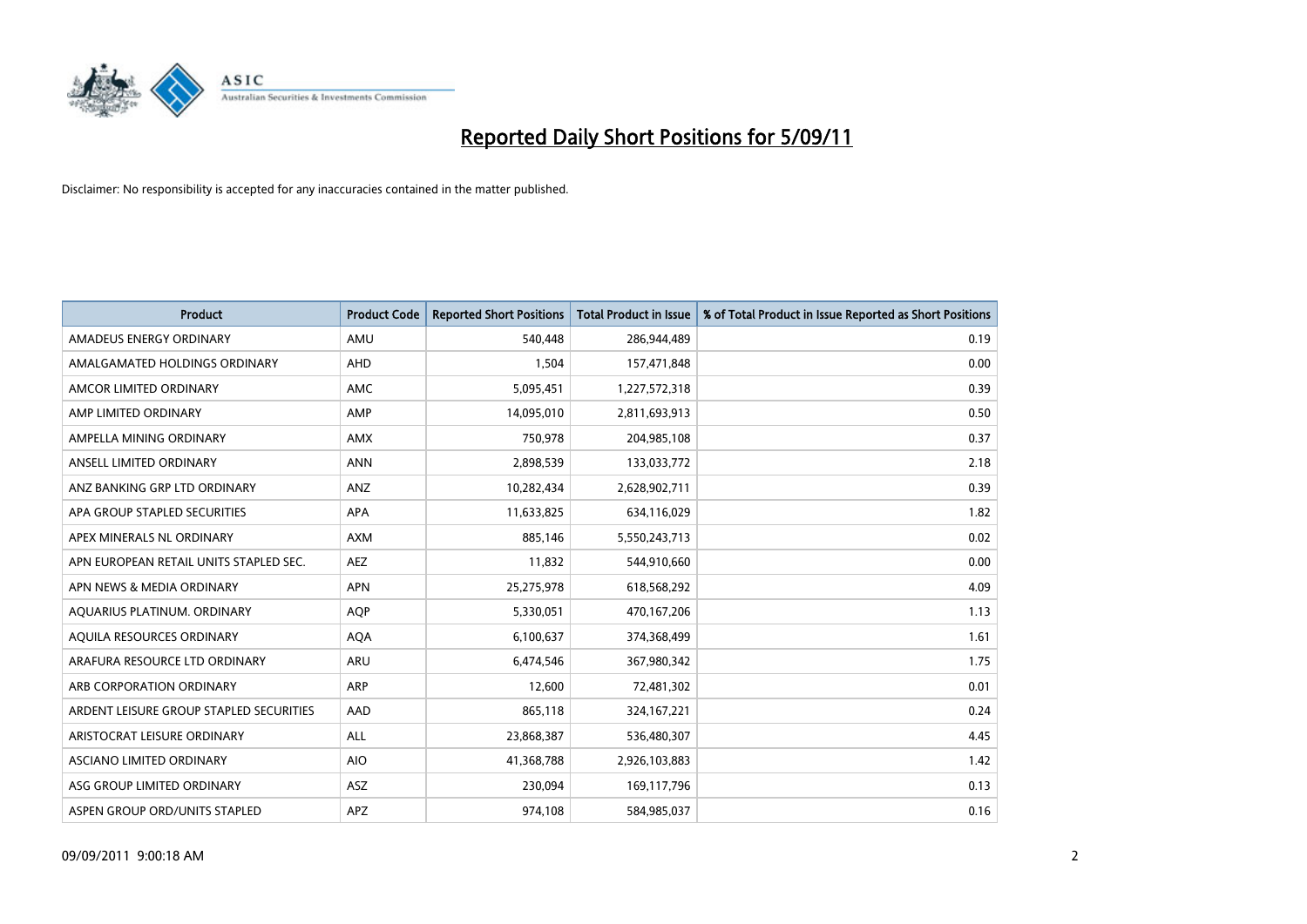

| <b>Product</b>                          | <b>Product Code</b> | <b>Reported Short Positions</b> | Total Product in Issue | % of Total Product in Issue Reported as Short Positions |
|-----------------------------------------|---------------------|---------------------------------|------------------------|---------------------------------------------------------|
| ASPIRE MINING LTD ORDINARY              | <b>AKM</b>          | 223,519                         | 540,594,556            | 0.04                                                    |
| <b>ASTON RES LTD ORDINARY</b>           | <b>AZT</b>          | 493,216                         | 204,527,604            | 0.24                                                    |
| ASTRO JAP PROP GROUP STAPLED SECURITIES | AJA                 | 28,995                          | 58,445,002             | 0.05                                                    |
| ASX LIMITED ORDINARY                    | ASX                 | 1,795,140                       | 175,136,729            | 1.02                                                    |
| ATLANTIC LIMITED ORDINARY               | ATI                 | 20,575                          | 114,027,850            | 0.02                                                    |
| ATLAS IRON LIMITED ORDINARY             | <b>AGO</b>          | 19,547,522                      | 827,181,142            | 2.34                                                    |
| <b>AURORA OIL &amp; GAS ORDINARY</b>    | <b>AUT</b>          | 7,878,366                       | 411,155,343            | 1.89                                                    |
| <b>AUSDRILL LIMITED ORDINARY</b>        | ASL                 | 102,006                         | 301,519,183            | 0.03                                                    |
| AUSENCO LIMITED ORDINARY                | AAX                 | 1,406,745                       | 122,987,022            | 1.14                                                    |
| AUSGOLD LIMITED ORDINARY                | <b>AUC</b>          | 75,160                          | 84,853,812             | 0.09                                                    |
| <b>AUSTAL LIMITED ORDINARY</b>          | ASB                 | 411,952                         | 188,069,638            | 0.21                                                    |
| <b>AUSTAR UNITED ORDINARY</b>           | <b>AUN</b>          | 1,463,577                       | 1,271,505,737          | 0.11                                                    |
| AUSTBROKERS HOLDINGS ORDINARY           | <b>AUB</b>          | $\overline{2}$                  | 54,658,736             | 0.00                                                    |
| AUSTIN ENGINEERING ORDINARY             | ANG                 | 23,858                          | 71,864,403             | 0.03                                                    |
| <b>AUSTRALAND ASSETS ASSETS</b>         | AAZPB               | 1,168                           | 2,750,000              | 0.04                                                    |
| AUSTRALAND PROPERTY STAPLED SECURITY    | <b>ALZ</b>          | 657,295                         | 576,846,597            | 0.10                                                    |
| AUSTRALIAN AGRICULT, ORDINARY           | AAC                 | 1,202,639                       | 312,892,824            | 0.38                                                    |
| AUSTRALIAN EDUCATION UNITS              | <b>AEU</b>          | 625,000                         | 175,465,397            | 0.36                                                    |
| AUSTRALIAN INFRASTR, UNITS/ORDINARY     | <b>AIX</b>          | 2,734,492                       | 620,733,944            | 0.42                                                    |
| AUSTRALIAN MINES LTD ORDINARY           | <b>AUZ</b>          | 1,400,000                       | 636,910,317            | 0.22                                                    |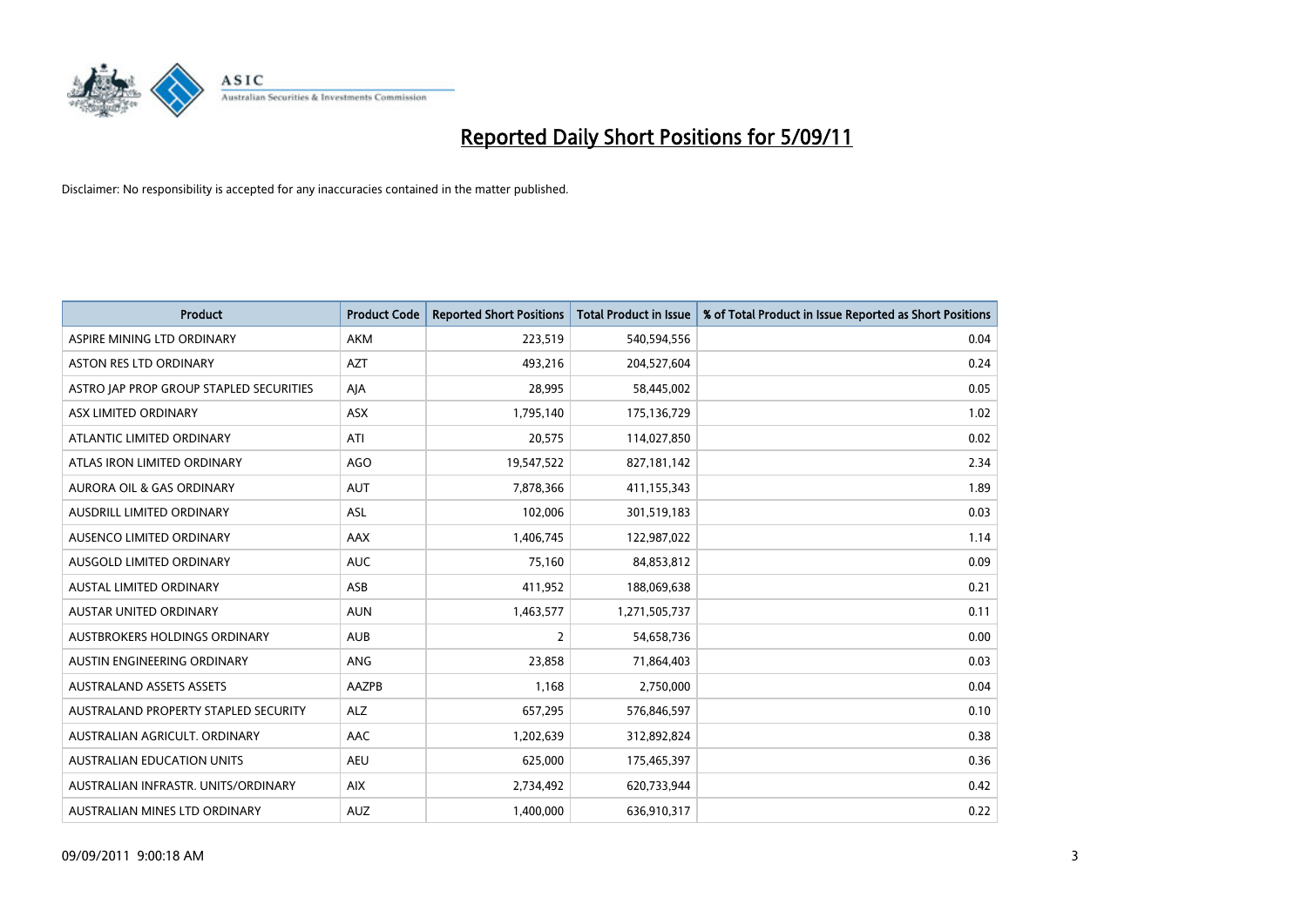

| Product                               | <b>Product Code</b> | <b>Reported Short Positions</b> | <b>Total Product in Issue</b> | % of Total Product in Issue Reported as Short Positions |
|---------------------------------------|---------------------|---------------------------------|-------------------------------|---------------------------------------------------------|
| AUSTRALIAN PHARM, ORDINARY            | API                 | 2,128,855                       | 488,115,883                   | 0.43                                                    |
| <b>AUTOMOTIVE HOLDINGS ORDINARY</b>   | <b>AHE</b>          | 44,726                          | 260,579,682                   | 0.01                                                    |
| AVANCO RESOURCES LTD ORDINARY         | AVB                 | 1,080,527                       | 790,453,517                   | 0.14                                                    |
| AVEXA LIMITED ORDINARY                | <b>AVX</b>          | 243,657                         | 847,688,779                   | 0.03                                                    |
| AWE LIMITED ORDINARY                  | AWE                 | 4,690,345                       | 521,871,941                   | 0.90                                                    |
| AZUMAH RESOURCES ORDINARY             | <b>AZM</b>          | 243,919                         | 281,650,356                   | 0.09                                                    |
| <b>BANDANNA ENERGY ORDINARY</b>       | <b>BND</b>          | 4,164,515                       | 526,946,930                   | 0.79                                                    |
| BANK OF QUEENSLAND. ORDINARY          | <b>BOQ</b>          | 9,352,219                       | 225,369,547                   | 4.14                                                    |
| <b>BASE RES LIMITED ORDINARY</b>      | <b>BSE</b>          | 955,535                         | 419,332,023                   | 0.23                                                    |
| <b>BATHURST RESOURCES ORDINARY</b>    | <b>BTU</b>          | 7,586,894                       | 688,247,997                   | 1.10                                                    |
| <b>BAUXITE RESOURCE LTD ORDINARY</b>  | <b>BAU</b>          | 109,797                         | 235,379,896                   | 0.05                                                    |
| <b>BC IRON LIMITED ORDINARY</b>       | <b>BCI</b>          | 279,667                         | 94,881,000                    | 0.29                                                    |
| BEACH ENERGY LIMITED ORDINARY         | <b>BPT</b>          | 2,128,826                       | 1,103,127,711                 | 0.17                                                    |
| BEADELL RESOURCE LTD ORDINARY         | <b>BDR</b>          | 242,067                         | 657,906,946                   | 0.04                                                    |
| BENDIGO AND ADELAIDE ORDINARY         | <b>BEN</b>          | 7,574,814                       | 360,325,520                   | 2.09                                                    |
| BERKELEY RESOURCES ORDINARY           | <b>BKY</b>          | 868,928                         | 174,298,273                   | 0.49                                                    |
| BETASHARES ASX RES ETF UNITS          | <b>ORE</b>          | 118,220                         | 4,519,665                     | 2.62                                                    |
| BETASHARES GOLD ETF ETF UNITS DEF SET | <b>QAUDA</b>        | 163,706                         | 388,730                       | 42.11                                                   |
| <b>BHP BILLITON LIMITED ORDINARY</b>  | <b>BHP</b>          | 43,609,521                      | 3,211,496,105                 | 1.33                                                    |
| <b>BILLABONG ORDINARY</b>             | <b>BBG</b>          | 20.735.919                      | 254,037,587                   | 8.15                                                    |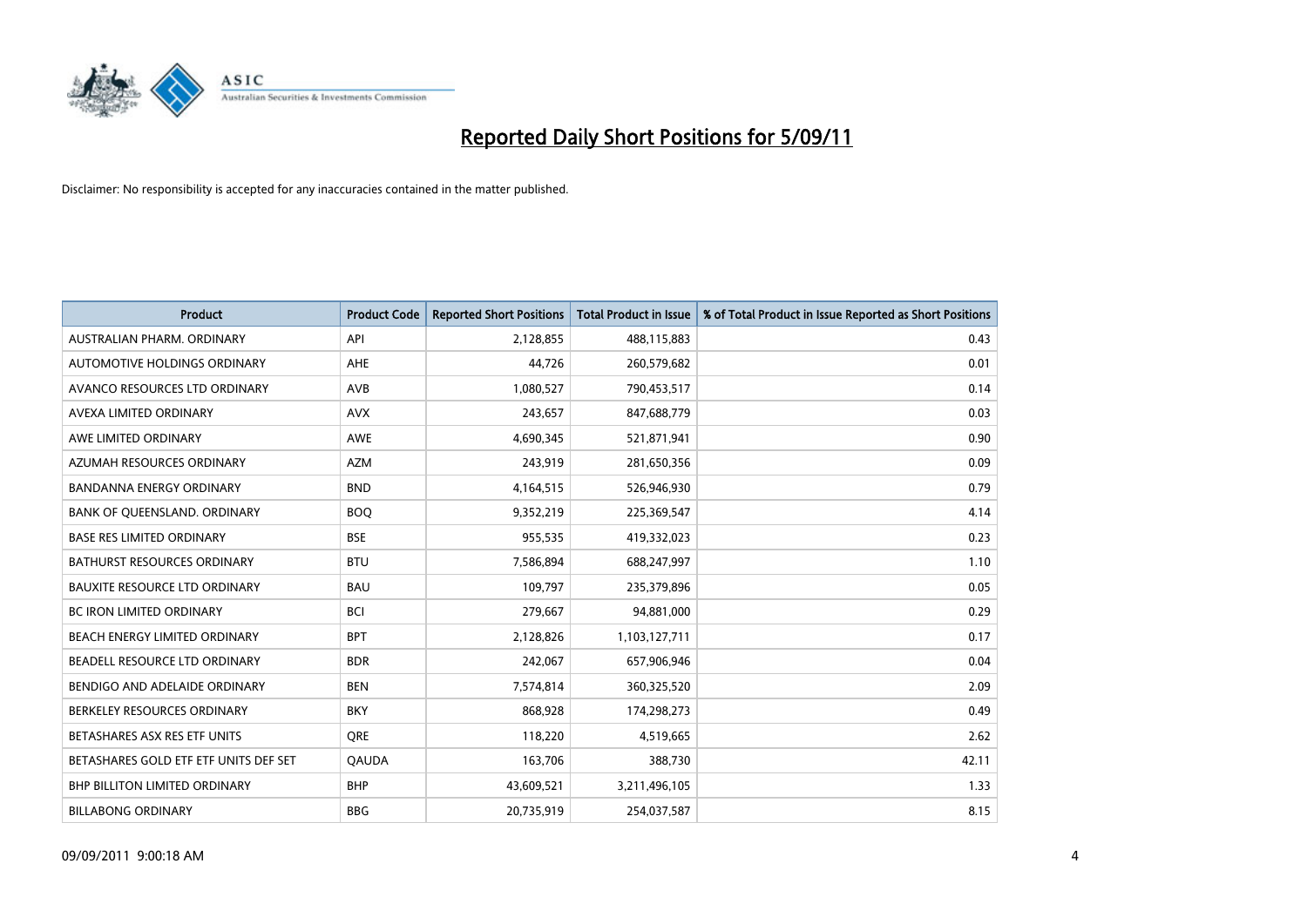

| <b>Product</b>                       | <b>Product Code</b> | <b>Reported Short Positions</b> | <b>Total Product in Issue</b> | % of Total Product in Issue Reported as Short Positions |
|--------------------------------------|---------------------|---------------------------------|-------------------------------|---------------------------------------------------------|
| <b>BIOTA HOLDINGS ORDINARY</b>       | <b>BTA</b>          | 1,965,945                       | 181,703,711                   | 1.07                                                    |
| <b>BISALLOY STEEL ORDINARY</b>       | <b>BIS</b>          | 84,480                          | 216,455,965                   | 0.04                                                    |
| BKI INVESTMENT LTD ORDINARY          | <b>BKI</b>          | 508                             | 422,863,407                   | 0.00                                                    |
| <b>BLACKMORES LIMITED ORDINARY</b>   | <b>BKL</b>          | 100                             | 16,779,663                    | 0.00                                                    |
| <b>BLACKTHORN RESOURCES ORDINARY</b> | <b>BTR</b>          | 35,848                          | 122,918,000                   | 0.03                                                    |
| <b>BLUESCOPE STEEL LTD ORDINARY</b>  | <b>BSL</b>          | 69,911,239                      | 1,842,207,385                 | 3.82                                                    |
| <b>BOART LONGYEAR ORDINARY</b>       | <b>BLY</b>          | 8,619,625                       | 461,163,412                   | 1.87                                                    |
| <b>BOOM LOGISTICS ORDINARY</b>       | <b>BOL</b>          | 419,087                         | 465,011,147                   | 0.09                                                    |
| BORAL LIMITED. ORDINARY              | <b>BLD</b>          | 43,855,936                      | 729,925,990                   | 6.01                                                    |
| BOTSWANA METALS LTD ORDINARY         | <b>BML</b>          | 7,000                           | 143,717,013                   | 0.00                                                    |
| <b>BOW ENERGY LIMITED ORDINARY</b>   | <b>BOW</b>          | 3,155,835                       | 351,683,973                   | 0.89                                                    |
| <b>BRADKEN LIMITED ORDINARY</b>      | <b>BKN</b>          | 3,869,733                       | 161,849,910                   | 2.37                                                    |
| <b>BRAMBLES LIMITED ORDINARY</b>     | <b>BXB</b>          | 15,677,546                      | 1,480,124,269                 | 1.03                                                    |
| BREVILLE GROUP LTD ORDINARY          | <b>BRG</b>          | 2,739                           | 129,995,322                   | 0.00                                                    |
| <b>BRICKWORKS LIMITED ORDINARY</b>   | <b>BKW</b>          | 23,737                          | 147,567,333                   | 0.02                                                    |
| <b>BROCKMAN RESOURCES ORDINARY</b>   | <b>BRM</b>          | 62,862                          | 144,803,151                   | 0.04                                                    |
| BT INVESTMENT MNGMNT ORDINARY        | <b>BTT</b>          | 956,310                         | 160,000,000                   | 0.59                                                    |
| <b>BURU ENERGY ORDINARY</b>          | <b>BRU</b>          | 4,233,251                       | 182,840,549                   | 2.32                                                    |
| <b>BWP TRUST ORDINARY UNITS</b>      | <b>BWP</b>          | 1,219,420                       | 520,012,793                   | 0.23                                                    |
| CABCHARGE AUSTRALIA ORDINARY         | CAB                 | 775,400                         | 120,437,014                   | 0.63                                                    |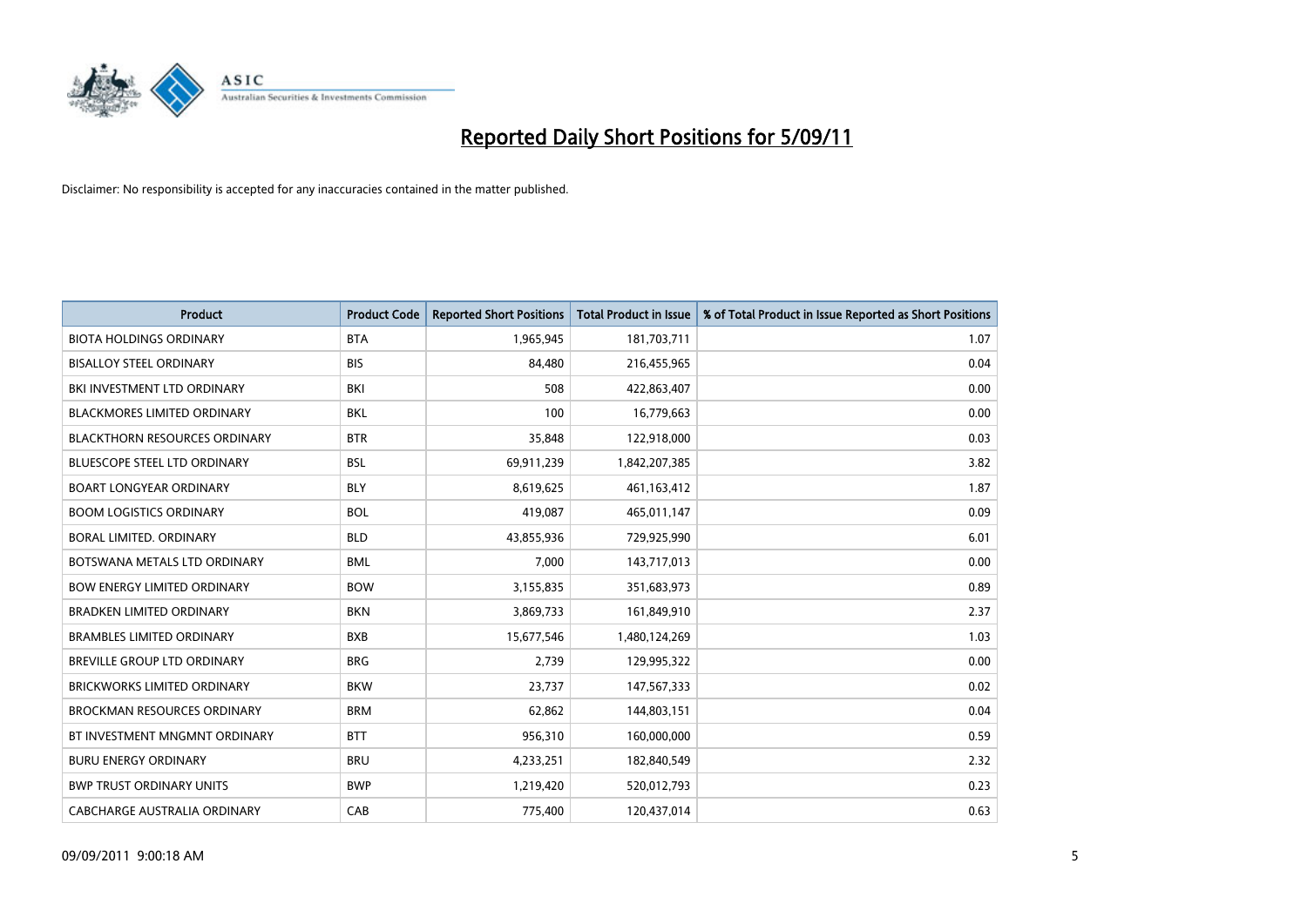

| <b>Product</b>                             | <b>Product Code</b> | <b>Reported Short Positions</b> | <b>Total Product in Issue</b> | % of Total Product in Issue Reported as Short Positions |
|--------------------------------------------|---------------------|---------------------------------|-------------------------------|---------------------------------------------------------|
| <b>CALTEX AUSTRALIA ORDINARY</b>           | <b>CTX</b>          | 7,990,923                       | 270,000,000                   | 2.94                                                    |
| CAMPBELL BROTHERS ORDINARY                 | <b>CPB</b>          | 96,957                          | 67,503,411                    | 0.13                                                    |
| CAPE LAMBERT RES LTD ORDINARY              | <b>CFE</b>          | 1,102,825                       | 630,749,603                   | 0.18                                                    |
| CARABELLA RES LTD ORDINARY                 | <b>CLR</b>          | 174,778                         | 92,389,409                    | 0.19                                                    |
| <b>CARBON ENERGY ORDINARY</b>              | <b>CNX</b>          | 1,186,613                       | 698,517,858                   | 0.15                                                    |
| <b>CARDNO LIMITED ORDINARY</b>             | CDD                 | 3,027                           | 109,780,032                   | 0.00                                                    |
| CARNARVON PETROLEUM ORDINARY               | <b>CVN</b>          | 2,658,598                       | 690,320,634                   | 0.37                                                    |
| <b>CARNEGIE WAVE ENERGY ORDINARY</b>       | <b>CWE</b>          | 83,000                          | 899,087,627                   | 0.01                                                    |
| CARPATHIAN RESOURCES ORDINARY              | <b>CPN</b>          | 75,000                          | 265,533,501                   | 0.03                                                    |
| CARPENTARIA EXP. LTD ORDINARY              | CAP                 | 9,777                           | 98,741,301                    | 0.01                                                    |
| CARSALES.COM LTD ORDINARY                  | <b>CRZ</b>          | 13,012,284                      | 233,879,722                   | 5.53                                                    |
| <b>CASH CONVERTERS ORDINARY</b>            | CCV                 | 161,745                         | 379,761,025                   | 0.04                                                    |
| <b>CASPIAN OIL &amp; GAS ORDINARY</b>      | <b>CIG</b>          | 50,000                          | 1,331,500,513                 | 0.00                                                    |
| CATALPA RESOURCES ORDINARY                 | CAH                 | 249,006                         | 178,214,799                   | 0.13                                                    |
| <b>CELLNET GROUP ORDINARY</b>              | <b>CLT</b>          | 1,342                           | 61,232,953                    | 0.00                                                    |
| CENTRAL PETROLEUM ORDINARY                 | <b>CTP</b>          | 11,455                          | 982,298,842                   | 0.00                                                    |
| <b>CENTRO PROPERTIES UNITS/ORD STAPLED</b> | <b>CNP</b>          | 26,129                          | 972,414,514                   | 0.00                                                    |
| CENTRO RETAIL GROUP STAPLED SECURITIES     | <b>CER</b>          | 606,894                         | 2,286,399,424                 | 0.02                                                    |
| <b>CERAMIC FUEL CELLS ORDINARY</b>         | <b>CFU</b>          | 637,272                         | 1,201,353,566                 | 0.05                                                    |
| CERRO RESOURCES NL ORDINARY                | <b>CIO</b>          | 28,872                          | 748,268,606                   | 0.00                                                    |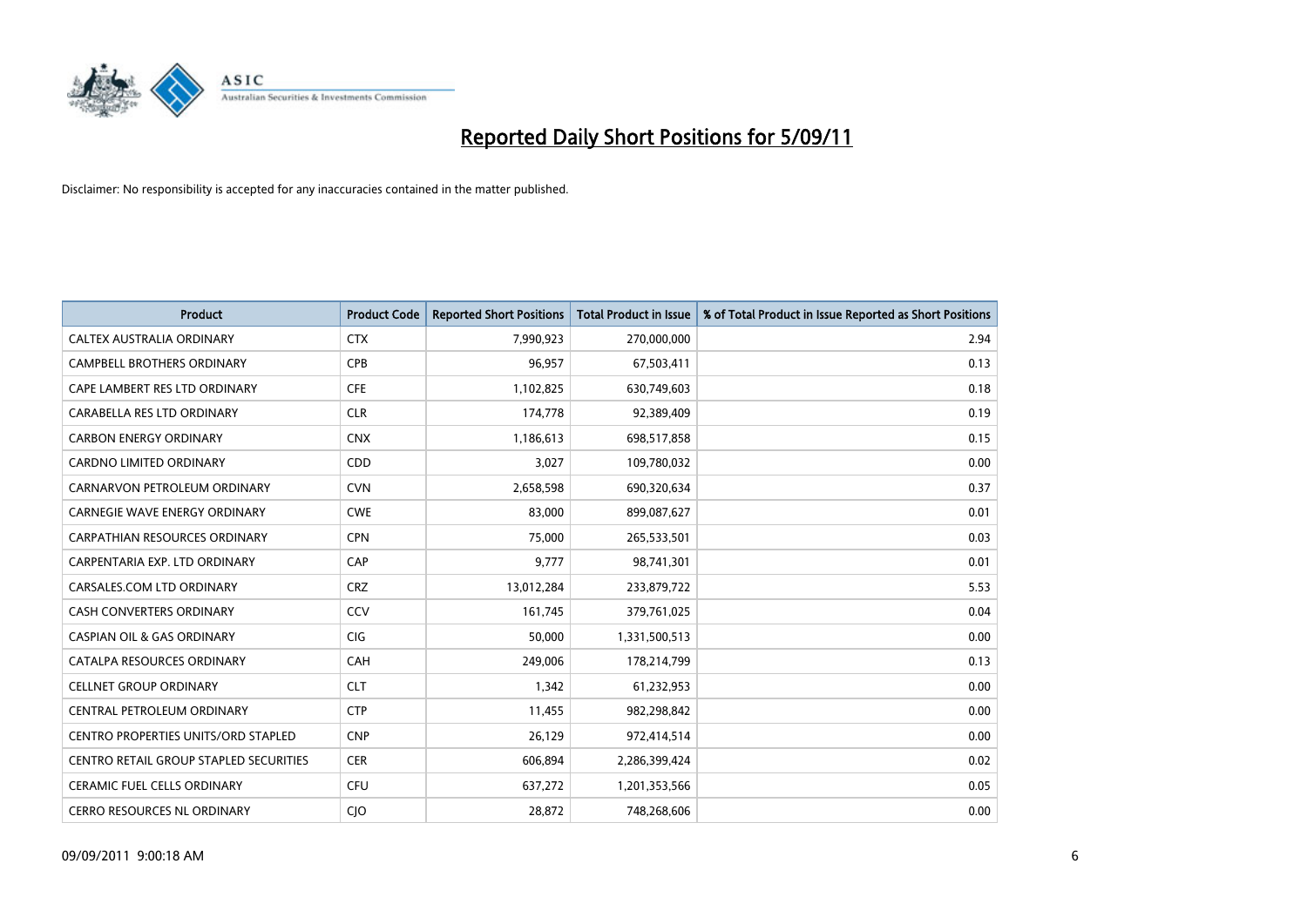

| <b>Product</b>                           | <b>Product Code</b> | <b>Reported Short Positions</b> | Total Product in Issue | % of Total Product in Issue Reported as Short Positions |
|------------------------------------------|---------------------|---------------------------------|------------------------|---------------------------------------------------------|
| <b>CFS RETAIL PROPERTY UNITS</b>         | <b>CFX</b>          | 57,002,139                      | 2,839,591,911          | 2.00                                                    |
| <b>CGA MINING LIMITED ORDINARY</b>       | <b>CGX</b>          | 187,827                         | 333,475,726            | 0.05                                                    |
| <b>CHALLENGER DIV.PRO. STAPLED UNITS</b> | <b>CDI</b>          | 439,564                         | 903,470,988            | 0.05                                                    |
| <b>CHALLENGER INFRAST, STAPLED UNITS</b> | <b>CIF</b>          | 31,499                          | 316,223,785            | 0.01                                                    |
| <b>CHALLENGER LIMITED ORDINARY</b>       | CGF                 | 6,888,890                       | 492,807,490            | 1.40                                                    |
| <b>CHANDLER MACLEOD LTD ORDINARY</b>     | <b>CMG</b>          | 11,970                          | 466,466,720            | 0.00                                                    |
| CHARTER HALL GROUP STAPLED US PROHIBIT.  | <b>CHC</b>          | 1,016,079                       | 308,040,283            | 0.32                                                    |
| <b>CHARTER HALL OFFICE UNIT</b>          | CQ <sub>O</sub>     | 10,442,786                      | 493,319,730            | 2.11                                                    |
| <b>CHARTER HALL RETAIL UNITS</b>         | <b>CQR</b>          | 227,323                         | 302,162,079            | 0.06                                                    |
| CITIGOLD CORP LTD ORDINARY               | <b>CTO</b>          | 2,059,217                       | 1,105,078,301          | 0.18                                                    |
| CLINUVEL PHARMACEUT. ORDINARY            | <b>CUV</b>          | 4,127                           | 30,381,706             | 0.01                                                    |
| <b>CLOUGH LIMITED ORDINARY</b>           | <b>CLO</b>          | 104,458                         | 769,801,269            | 0.01                                                    |
| <b>CO2 GROUP LIMITED ORDINARY</b>        | COZ                 | 400,000                         | 280,309,888            | 0.14                                                    |
| <b>COAL &amp; ALLIED ORDINARY</b>        | <b>CNA</b>          | 9,893                           | 86,584,735             | 0.00                                                    |
| COAL OF AFRICA LTD ORDINARY              | <b>CZA</b>          | 592,989                         | 531,139,661            | 0.11                                                    |
| <b>COALSPUR MINES LTD ORDINARY</b>       | <b>CPL</b>          | 723,098                         | 579,768,744            | 0.12                                                    |
| <b>COBAR CONSOLIDATED ORDINARY</b>       | CCU                 | 43,320                          | 175,313,488            | 0.02                                                    |
| COCA-COLA AMATIL ORDINARY                | <b>CCL</b>          | 7,062,706                       | 758,281,096            | 0.90                                                    |
| <b>COCHLEAR LIMITED ORDINARY</b>         | <b>COH</b>          | 2,257,913                       | 56,808,883             | 3.95                                                    |
| <b>COCKATOO COAL ORDINARY</b>            | <b>COK</b>          | 6,112,124                       | 1,016,196,908          | 0.60                                                    |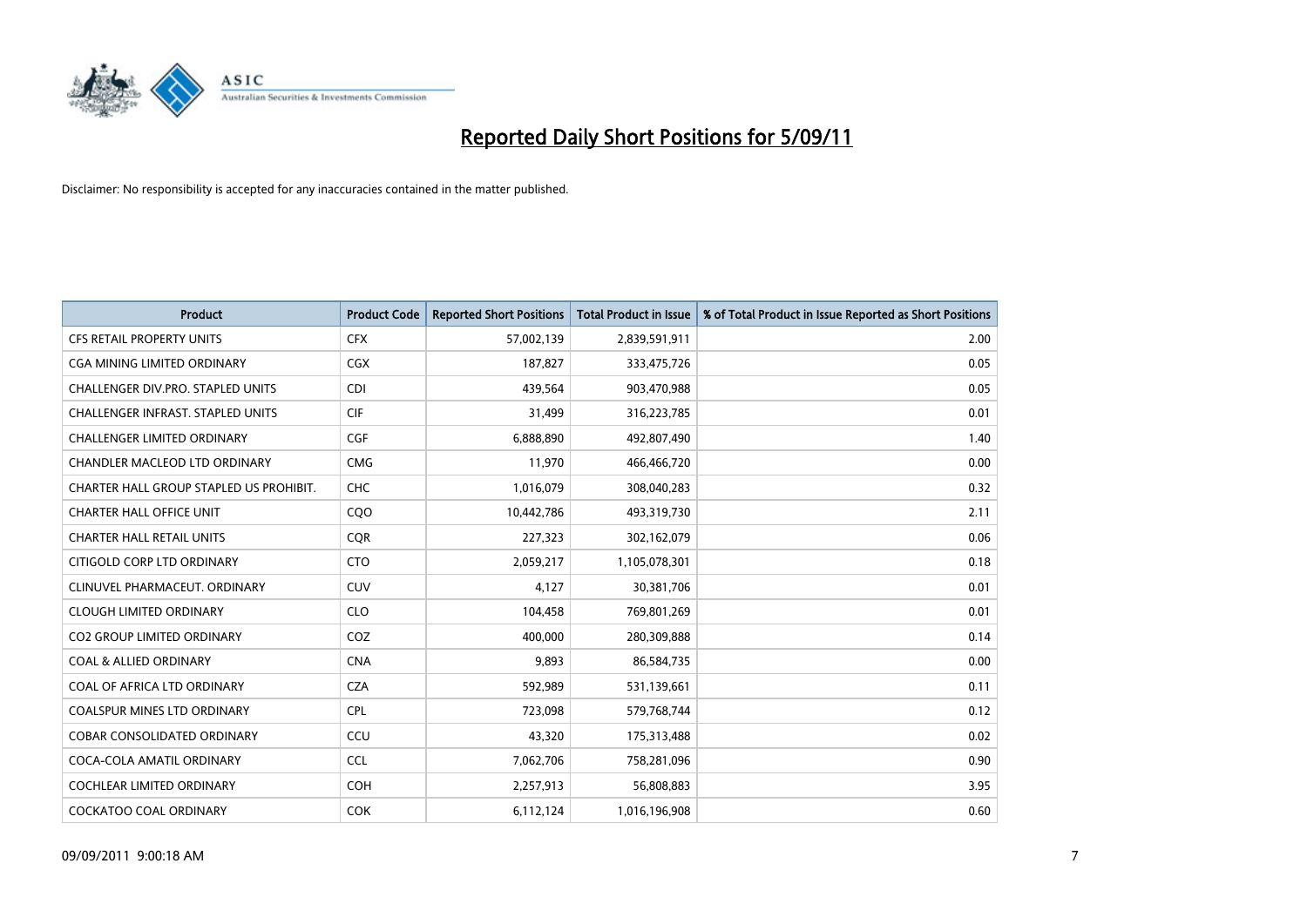

| Product                                  | <b>Product Code</b> | <b>Reported Short Positions</b> | <b>Total Product in Issue</b> | % of Total Product in Issue Reported as Short Positions |
|------------------------------------------|---------------------|---------------------------------|-------------------------------|---------------------------------------------------------|
| <b>CODAN LIMITED ORDINARY</b>            | <b>CDA</b>          | 800                             | 164,145,980                   | 0.00                                                    |
| <b>COKAL LTD ORDINARY</b>                | <b>CKA</b>          | 667,384                         | 130,055,735                   | 0.51                                                    |
| <b>COLLINS FOODS LTD ORDINARY</b>        | <b>CKF</b>          | 754,599                         | 93,000,003                    | 0.81                                                    |
| COMMONWEALTH BANK, ORDINARY              | <b>CBA</b>          | 25, 167, 767                    | 1,558,713,344                 | 1.58                                                    |
| <b>COMMONWEALTH PROP ORDINARY UNITS</b>  | <b>CPA</b>          | 29,055,821                      | 2,458,123,552                 | 1.18                                                    |
| <b>COMPASS RESOURCES ORDINARY</b>        | <b>CMR</b>          | 160,952                         | 147,402,920                   | 0.11                                                    |
| <b>COMPUTERSHARE LTD ORDINARY</b>        | <b>CPU</b>          | 5,884,328                       | 555,664,059                   | 1.04                                                    |
| CONNECTEAST GROUP STAPLED                | <b>CEU</b>          | 10,765,346                      | 3,940,145,951                 | 0.26                                                    |
| CONQUEST MINING ORDINARY                 | <b>COT</b>          | 1,271,874                       | 583,241,478                   | 0.21                                                    |
| CONSOLIDATED MEDIA, ORDINARY             | <b>CMI</b>          | 1,519,667                       | 561,834,996                   | 0.27                                                    |
| CONTANGO MICROCAP ORDINARY               | <b>CTN</b>          | 7,500                           | 146,423,793                   | 0.01                                                    |
| CONTINENTAL COAL LTD DEFERRED SETTLEMENT | <b>CCCDA</b>        | 2,000                           | 241,517,032                   | 0.00                                                    |
| <b>COOPER ENERGY LTD ORDINARY</b>        | <b>COE</b>          | 89,539                          | 292,576,001                   | 0.03                                                    |
| <b>COPPER STRIKE LTD ORDINARY</b>        | <b>CSE</b>          | 714                             | 129,455,571                   | 0.00                                                    |
| <b>CORDLIFE LIMITED ORDINARY</b>         | <b>CBB</b>          |                                 | 150,887,354                   | 0.00                                                    |
| <b>COUNT FINANCIAL ORDINARY</b>          | COU                 | 427,808                         | 262,247,830                   | 0.16                                                    |
| <b>CREDIT CORP GROUP ORDINARY</b>        | <b>CCP</b>          | 6,300                           | 45,210,752                    | 0.01                                                    |
| <b>CROMWELL PROP STAPLED SECURITIES</b>  | <b>CMW</b>          | 274,564                         | 966,845,859                   | 0.03                                                    |
| <b>CROWN LIMITED ORDINARY</b>            | <b>CWN</b>          | 1,237,099                       | 754,131,800                   | 0.14                                                    |
| <b>CRUSADER RESOURCES ORDINARY</b>       | CAS                 | 250,000                         | 110,146,040                   | 0.23                                                    |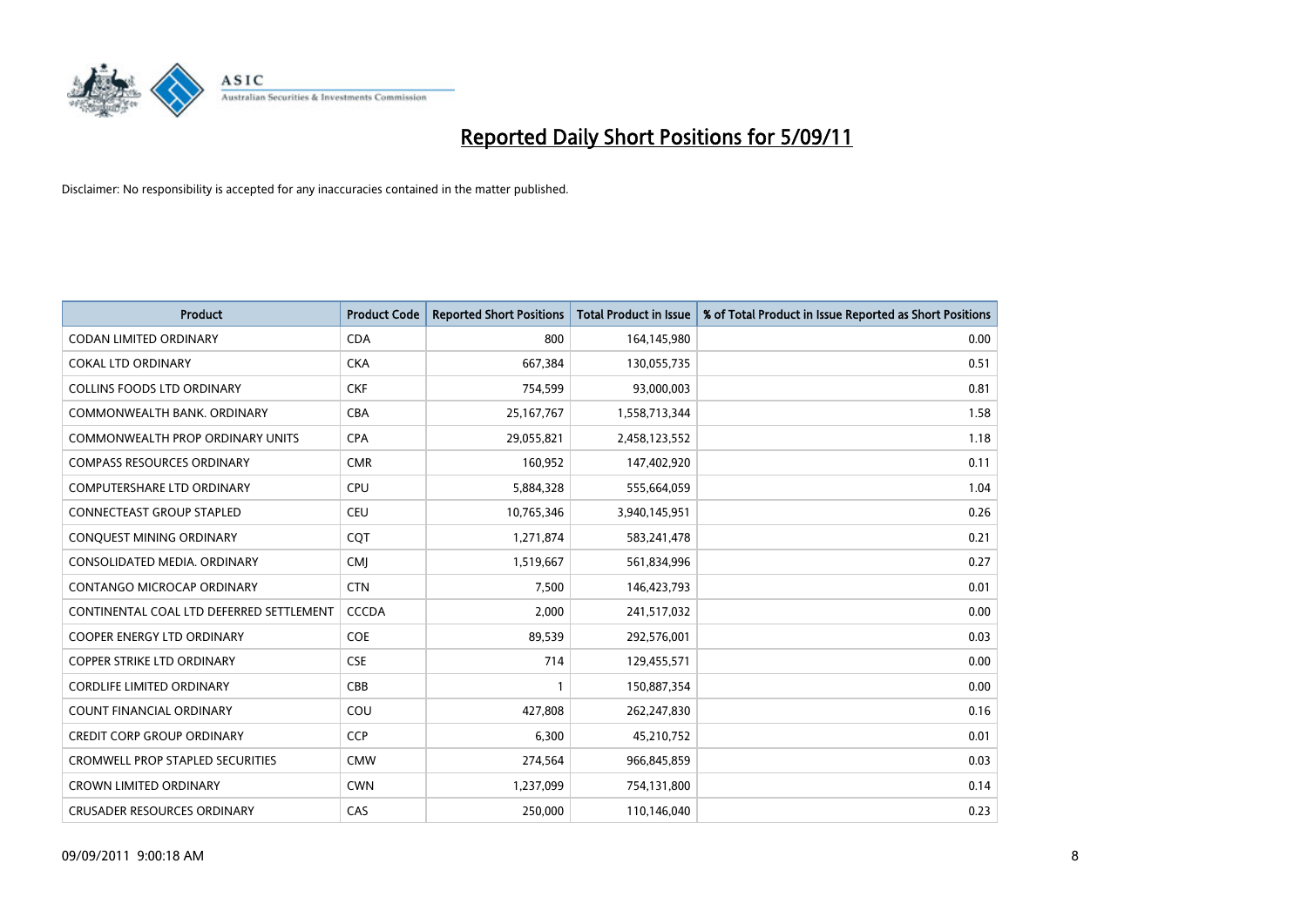

| <b>Product</b>                      | <b>Product Code</b> | <b>Reported Short Positions</b> | Total Product in Issue | % of Total Product in Issue Reported as Short Positions |
|-------------------------------------|---------------------|---------------------------------|------------------------|---------------------------------------------------------|
| <b>CSG LIMITED ORDINARY</b>         | CSV                 | 947,086                         | 282,567,499            | 0.34                                                    |
| <b>CSL LIMITED ORDINARY</b>         | <b>CSL</b>          | 2,292,055                       | 527,976,541            | 0.42                                                    |
| <b>CSR LIMITED ORDINARY</b>         | <b>CSR</b>          | 21,464,497                      | 506,000,315            | 4.24                                                    |
| <b>CUDECO LIMITED ORDINARY</b>      | CDU                 | 1,756,767                       | 138,649,865            | 1.26                                                    |
| <b>CUE ENERGY RESOURCE ORDINARY</b> | <b>CUE</b>          | 111,723                         | 695,153,053            | 0.02                                                    |
| <b>CUSTOMERS LIMITED ORDINARY</b>   | <b>CUS</b>          | 220,182                         | 134,869,357            | 0.16                                                    |
| DART ENERGY LTD ORDINARY            | <b>DTE</b>          | 5,919,267                       | 720,875,002            | 0.81                                                    |
| DAVID JONES LIMITED ORDINARY        | <b>DJS</b>          | 45,311,762                      | 520,751,395            | 8.69                                                    |
| DECMIL GROUP LIMITED ORDINARY       | <b>DCG</b>          | 87,195                          | 124,269,568            | 0.07                                                    |
| DEEP YELLOW LIMITED ORDINARY        | <b>DYL</b>          | 15,876                          | 1,128,506,403          | 0.00                                                    |
| DEVINE LIMITED ORDINARY             | <b>DVN</b>          | 1,000                           | 634,918,223            | 0.00                                                    |
| DEXUS PROPERTY GROUP STAPLED UNITS  | <b>DXS</b>          | 12,939,988                      | 4,839,024,176          | 0.27                                                    |
| DISCOVERY METALS LTD ORDINARY       | <b>DML</b>          | 5,631,625                       | 437,114,481            | 1.28                                                    |
| DOMINO PIZZA ENTERPR ORDINARY       | <b>DMP</b>          | 326,658                         | 68,984,674             | 0.47                                                    |
| DOWNER EDI LIMITED ORDINARY         | <b>DOW</b>          | 6,770,508                       | 429,100,296            | 1.57                                                    |
| DRAGON MINING LTD ORDINARY          | <b>DRA</b>          | 800                             | 75,170,613             | 0.00                                                    |
| DRILLSEARCH ENERGY ORDINARY         | <b>DLS</b>          | 2,035,134                       | 305,176,742            | 0.67                                                    |
| DUET GROUP STAPLED US PROHIBIT.     | <b>DUE</b>          | 3,619,486                       | 1,091,628,341          | 0.33                                                    |
| DULUXGROUP LIMITED ORDINARY         | <b>DLX</b>          | 9,084,240                       | 367,456,259            | 2.43                                                    |
| EASTERN STAR GAS ORDINARY           | ESG                 | 30,111,558                      | 992,317,041            | 3.01                                                    |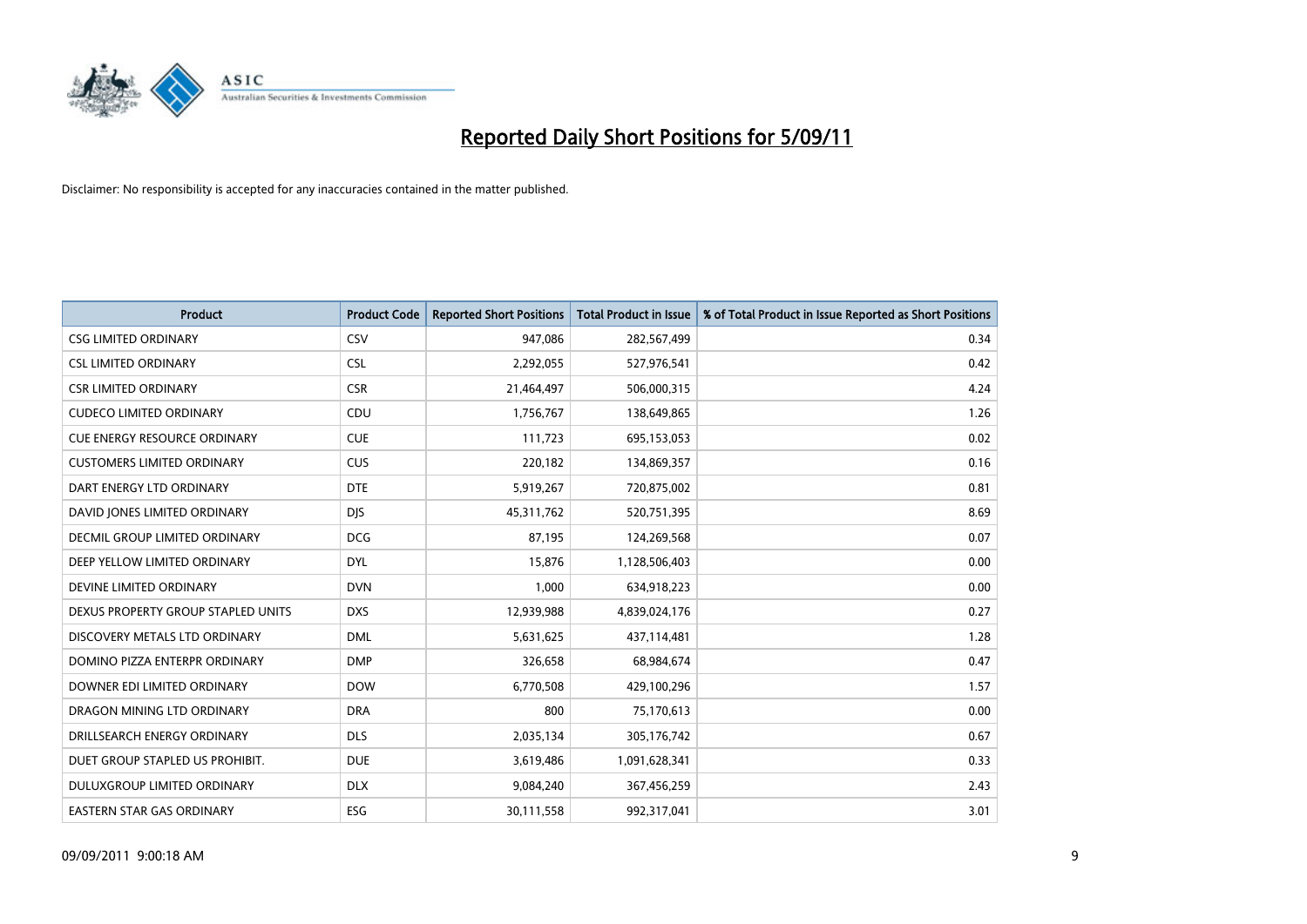

| Product                              | <b>Product Code</b> | <b>Reported Short Positions</b> | <b>Total Product in Issue</b> | % of Total Product in Issue Reported as Short Positions |
|--------------------------------------|---------------------|---------------------------------|-------------------------------|---------------------------------------------------------|
| ECHO ENTERTAINMENT ORDINARY          | EGP                 | 872,205                         | 688,019,737                   | 0.12                                                    |
| ELDERS LIMITED ORDINARY              | <b>ELD</b>          | 17,895,015                      | 448,598,480                   | 3.98                                                    |
| ELDORADO GOLD CORP CDI 1:1           | EAU                 | 15,881                          | 11,658,431                    | 0.14                                                    |
| ELEMENTAL MINERALS ORDINARY          | <b>ELM</b>          | 181,216                         | 173,385,608                   | 0.10                                                    |
| ELEMENTOS LIMITED ORDINARY           | <b>ELT</b>          | 16                              | 77,068,979                    | 0.00                                                    |
| ELIXIR PETROLEUM LTD ORDINARY        | <b>EXR</b>          | 324,400                         | 188,988,472                   | 0.17                                                    |
| <b>EMECO HOLDINGS ORDINARY</b>       | EHL                 | 188,698                         | 631,237,586                   | 0.02                                                    |
| ENERGIA MINERALS LTD ORDINARY        | <b>EMX</b>          | 139,711                         | 82,500,005                    | 0.17                                                    |
| ENERGY RESOURCES ORDINARY 'A'        | <b>ERA</b>          | 5,150,998                       | 190,737,934                   | 2.72                                                    |
| <b>ENERGY WORLD CORPOR, ORDINARY</b> | <b>EWC</b>          | 21,159,225                      | 1,734,166,672                 | 1.22                                                    |
| <b>ENTEK ENERGY LTD ORDINARY</b>     | <b>ETE</b>          | 489,903                         | 510,657,387                   | 0.10                                                    |
| ENTELLECT LIMITED ORDINARY           | ESN                 | 464,050                         | 985,337,932                   | 0.05                                                    |
| <b>ENVESTRA LIMITED ORDINARY</b>     | <b>ENV</b>          | 1,900,415                       | 1,468,560,201                 | 0.13                                                    |
| EQUATORIAL RES LTD ORDINARY          | EQX                 | 5,705                           | 113,048,553                   | 0.01                                                    |
| ETFS METALS. ETFS GOLD               | GOLD                | 610                             | 4,198,214                     | 0.01                                                    |
| <b>EXTRACT RESOURCES ORDINARY</b>    | <b>EXT</b>          | 567,938                         | 251,159,163                   | 0.20                                                    |
| FAIRFAX MEDIA LTD ORDINARY           | <b>FXJ</b>          | 311,675,162                     | 2,351,955,725                 | 13.25                                                   |
| FAR LTD ORDINARY                     | <b>FAR</b>          | 21,000,000                      | 1,245,401,164                 | 1.69                                                    |
| FERRAUS LIMITED ORDINARY             | <b>FRS</b>          | 370                             | 408,884,504                   | 0.00                                                    |
| FISHER & PAYKEL APP. ORDINARY        | <b>FPA</b>          | 18,298                          | 724,235,162                   | 0.00                                                    |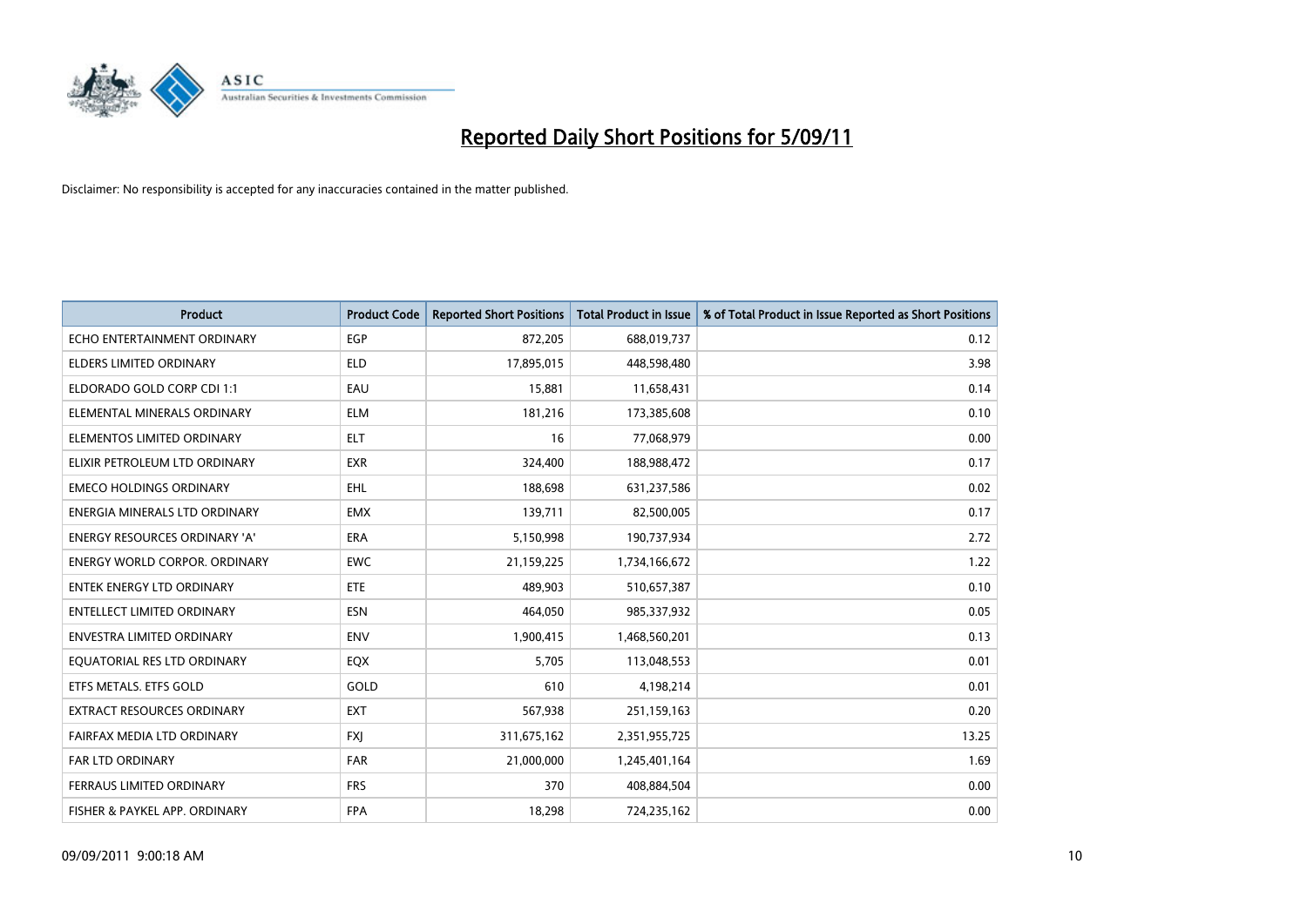

| <b>Product</b>                        | <b>Product Code</b> | <b>Reported Short Positions</b> | <b>Total Product in Issue</b> | % of Total Product in Issue Reported as Short Positions |
|---------------------------------------|---------------------|---------------------------------|-------------------------------|---------------------------------------------------------|
| FKP PROPERTY GROUP STAPLED SECURITIES | <b>FKP</b>          | 29,047,384                      | 1,185,077,223                 | 2.43                                                    |
| FLEETWOOD CORP ORDINARY               | <b>FWD</b>          | 229,419                         | 58,071,672                    | 0.40                                                    |
| FLETCHER BUILDING ORDINARY            | <b>FBU</b>          | 7,527,313                       | 678,573,570                   | 1.11                                                    |
| FLEXIGROUP LIMITED ORDINARY           | <b>FXL</b>          | 41,863                          | 276,292,173                   | 0.01                                                    |
| <b>FLIGHT CENTRE ORDINARY</b>         | <b>FLT</b>          | 4,803,879                       | 99,967,920                    | 4.81                                                    |
| FLINDERS MINES LTD ORDINARY           | <b>FMS</b>          | 21,109,841                      | 1,820,839,571                 | 1.15                                                    |
| <b>FORGE GROUP LIMITED ORDINARY</b>   | FGE                 | 106,728                         | 82,924,014                    | 0.13                                                    |
| <b>FORTE ENERGY NL ORDINARY</b>       | <b>FTE</b>          | 2,658,986                       | 695,589,311                   | 0.38                                                    |
| FORTESCUE METALS GRP ORDINARY         | <b>FMG</b>          | 37,652,830                      | 3,113,348,659                 | 1.18                                                    |
| <b>FOSTER'S GROUP ORDINARY</b>        | FGL                 | 11,671,573                      | 1,940,894,542                 | 0.60                                                    |
| FTD CORPORATION ORDINARY              | <b>FTD</b>          | 8,088                           | 36,474,593                    | 0.02                                                    |
| <b>FUNTASTIC LIMITED ORDINARY</b>     | <b>FUN</b>          | 322,528                         | 340,997,682                   | 0.09                                                    |
| <b>G.U.D. HOLDINGS ORDINARY</b>       | <b>GUD</b>          | 250,108                         | 69,089,611                    | 0.34                                                    |
| <b>GALAXY RESOURCES ORDINARY</b>      | <b>GXY</b>          | 2,430,989                       | 323,327,000                   | 0.75                                                    |
| <b>GEODYNAMICS LIMITED ORDINARY</b>   | GDY                 | 114,287                         | 337,084,174                   | 0.03                                                    |
| <b>GINDALBIE METALS LTD ORDINARY</b>  | <b>GBG</b>          | 41,263,694                      | 1,135,565,349                 | 3.63                                                    |
| <b>GLOBAL MINING ORDINARY</b>         | <b>GMI</b>          | 8,951                           | 191,820,968                   | 0.00                                                    |
| <b>GLOUCESTER COAL ORDINARY</b>       | GCL                 | 887,014                         | 202,905,967                   | 0.43                                                    |
| <b>GME RESOURCES LTD ORDINARY</b>     | <b>GME</b>          | 800                             | 322,635,902                   | 0.00                                                    |
| <b>GOLD ROAD RES LTD ORDINARY</b>     | GOR                 | 46,677                          | 317,087,535                   | 0.01                                                    |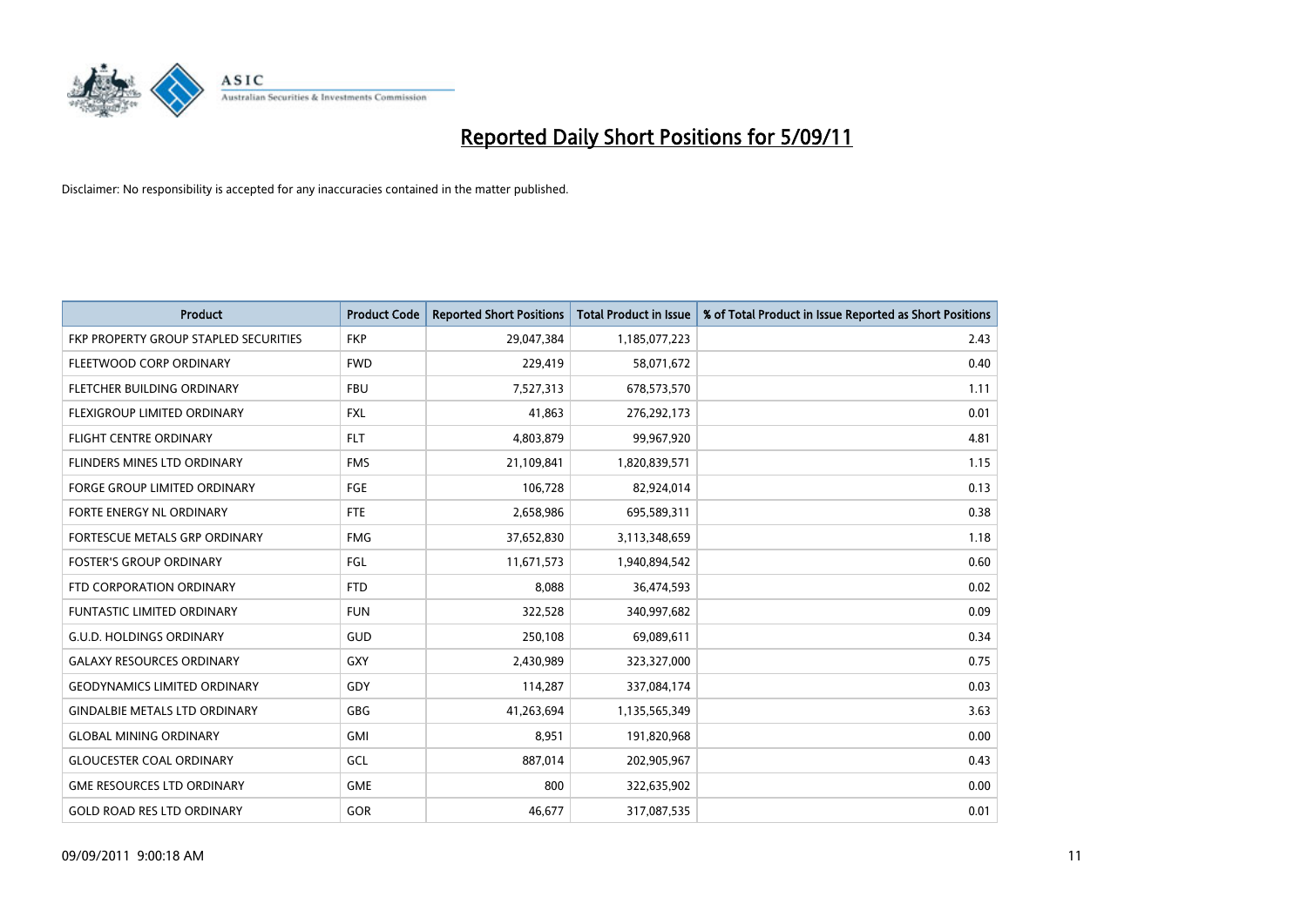

| Product                                   | <b>Product Code</b> | <b>Reported Short Positions</b> | <b>Total Product in Issue</b> | % of Total Product in Issue Reported as Short Positions |
|-------------------------------------------|---------------------|---------------------------------|-------------------------------|---------------------------------------------------------|
| <b>GOLDEN WEST RESOURCE ORDINARY</b>      | <b>GWR</b>          | 1,617                           | 192,082,567                   | 0.00                                                    |
| <b>GOODMAN FIELDER, ORDINARY</b>          | <b>GFF</b>          | 49,139,581                      | 1,380,386,438                 | 3.55                                                    |
| <b>GOODMAN GROUP STAPLED US PROHIBIT.</b> | <b>GMG</b>          | 23,608,605                      | 7,394,607,411                 | 0.31                                                    |
| <b>GPT GROUP STAPLED SEC.</b>             | <b>GPT</b>          | 12,840,838                      | 1,840,768,576                 | 0.70                                                    |
| <b>GRAINCORP LIMITED A CLASS ORDINARY</b> | <b>GNC</b>          | 1,069,582                       | 198,318,900                   | 0.52                                                    |
| <b>GRANGE RESOURCES, ORDINARY</b>         | <b>GRR</b>          | 217,092                         | 1,153,181,487                 | 0.01                                                    |
| <b>GREENCAP LIMITED ORDINARY</b>          | GCG                 |                                 | 262,515,385                   | 0.00                                                    |
| <b>GREENLAND MIN EN LTD ORDINARY</b>      | GGG                 | 1,679,214                       | 410,407,582                   | 0.40                                                    |
| <b>GRYPHON MINERALS LTD ORDINARY</b>      | GRY                 | 1,752,510                       | 299,922,058                   | 0.57                                                    |
| <b>GUILDFORD COAL LTD ORDINARY</b>        | <b>GUF</b>          | 1,973,988                       | 217,469,617                   | 0.91                                                    |
| <b>GUINNESS PEAT GROUP. CDI 1:1</b>       | <b>GPG</b>          | 54                              | 266,222,148                   | 0.00                                                    |
| <b>GUNNS LIMITED ORDINARY</b>             | <b>GNS</b>          | 70,036,287                      | 848,401,559                   | 8.25                                                    |
| <b>GWA GROUP LTD ORDINARY</b>             | <b>GWA</b>          | 7,861,820                       | 301,525,014                   | 2.61                                                    |
| HARVEY NORMAN ORDINARY                    | <b>HVN</b>          | 52,772,446                      | 1,062,316,784                 | 4.97                                                    |
| HASTIE GROUP LIMITED ORDINARY             | <b>HST</b>          | 19,571,286                      | 1,367,511,426                 | 1.43                                                    |
| HASTINGS DIVERSIFIED STAPLED SECURITY     | <b>HDF</b>          | 2,983,146                       | 530,001,072                   | 0.54                                                    |
| <b>HEARTWARE INT INC CDI 35:1</b>         | <b>HIN</b>          | 272,008                         | 48,598,550                    | 0.56                                                    |
| <b>HENDERSON GROUP CDI 1:1</b>            | <b>HGG</b>          | 7,713,464                       | 628,839,582                   | 1.23                                                    |
| HFA HOLDINGS LIMITED ORDINARY             | <b>HFA</b>          | 447,023                         | 117,332,831                   | 0.37                                                    |
| <b>HIGHLANDS PACIFIC ORDINARY</b>         | <b>HIG</b>          | 2,415,464                       | 686,082,148                   | 0.35                                                    |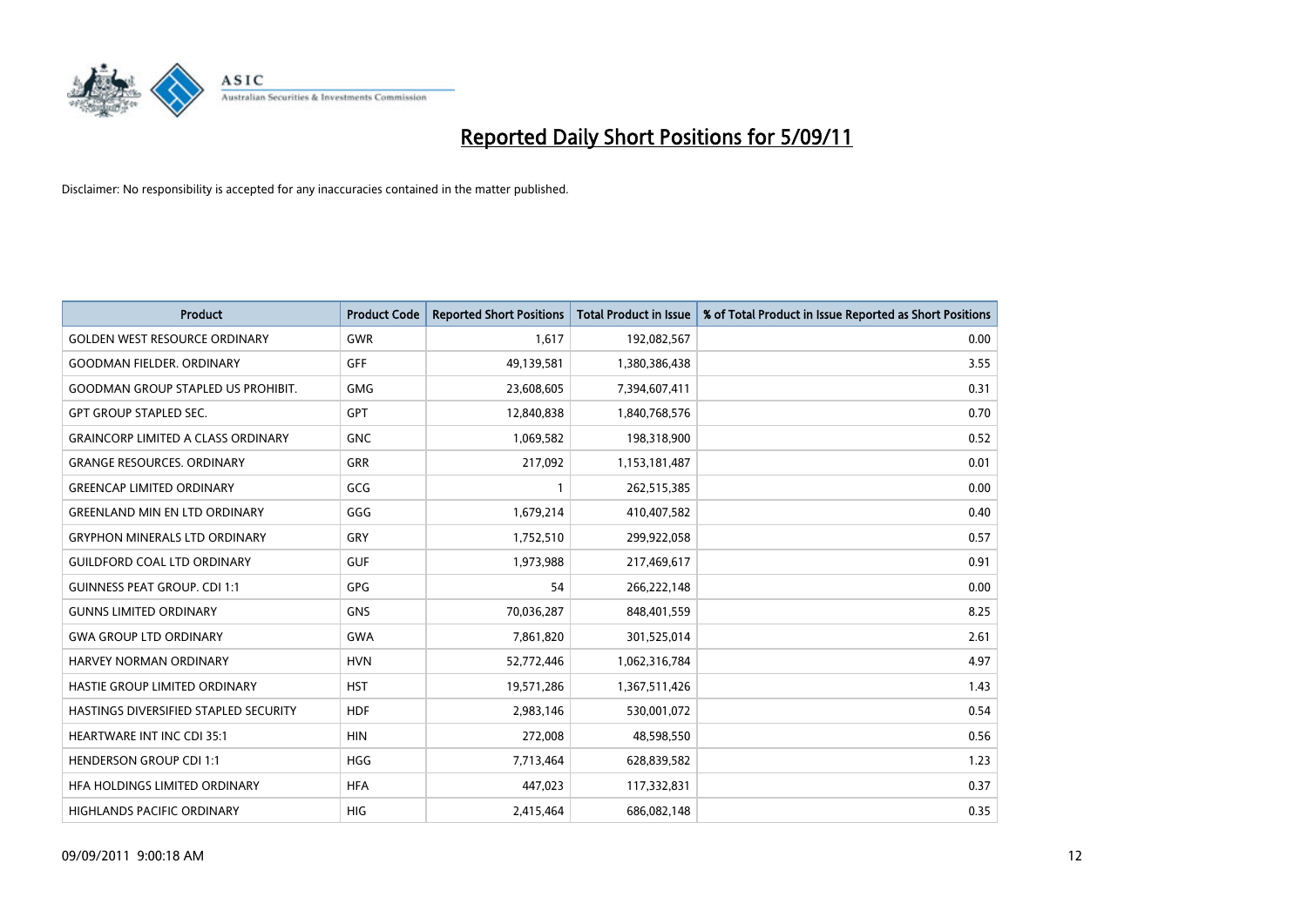

| <b>Product</b>                           | <b>Product Code</b> | <b>Reported Short Positions</b> | <b>Total Product in Issue</b> | % of Total Product in Issue Reported as Short Positions |
|------------------------------------------|---------------------|---------------------------------|-------------------------------|---------------------------------------------------------|
| HILLGROVE RES LTD ORDINARY               | <b>HGO</b>          | 1,187,555                       | 793,698,575                   | 0.14                                                    |
| HILLS HOLDINGS LTD ORDINARY              | <b>HIL</b>          | 6,902,405                       | 249,139,016                   | 2.78                                                    |
| HORIZON OIL LIMITED ORDINARY             | <b>HZN</b>          | 13,275,288                      | 1,130,811,515                 | 1.17                                                    |
| HUNNU COAL LIMITED ORDINARY              | <b>HUN</b>          | 36,184                          | 216,565,002                   | 0.02                                                    |
| <b>ICON ENERGY LIMITED ORDINARY</b>      | <b>ICN</b>          | 67,000                          | 469,301,394                   | 0.01                                                    |
| <b>IINET LIMITED ORDINARY</b>            | <b>IIN</b>          | 1,360,098                       | 152,169,119                   | 0.90                                                    |
| <b>IKWEZI MINING LTD ORDINARY</b>        | <b>IKW</b>          | 2,991,310                       | 168,800,000                   | 1.77                                                    |
| <b>ILUKA RESOURCES ORDINARY</b>          | <b>ILU</b>          | 5,751,609                       | 418,700,517                   | 1.34                                                    |
| <b>IMDEX LIMITED ORDINARY</b>            | <b>IMD</b>          | 44,000                          | 203,405,935                   | 0.02                                                    |
| IMF (AUSTRALIA) LTD ORDINARY             | <b>IMF</b>          | 329,821                         | 123,828,193                   | 0.26                                                    |
| <b>IMX RESOURCES LTD ORDINARY</b>        | <b>IXR</b>          | 20,000                          | 262,612,803                   | 0.01                                                    |
| <b>INCITEC PIVOT ORDINARY</b>            | <b>IPL</b>          | 2,026,322                       | 1,628,730,107                 | 0.11                                                    |
| INDEPENDENCE GROUP ORDINARY              | <b>IGO</b>          | 1,600,371                       | 202,907,135                   | 0.77                                                    |
| <b>INDOPHIL RESOURCES ORDINARY</b>       | <b>IRN</b>          | 15,529,498                      | 995,437,860                   | 1.56                                                    |
| <b>INDUSTREA LIMITED ORDINARY</b>        | <b>IDL</b>          | 1,561,643                       | 364,733,566                   | 0.42                                                    |
| <b>INFIGEN ENERGY STAPLED SECURITIES</b> | <b>IFN</b>          | 13,978,237                      | 762,265,972                   | 1.82                                                    |
| ING RE COM GROUP STAPLED SECURITIES      | <b>ILF</b>          | 9,075                           | 441,029,194                   | 0.00                                                    |
| INSURANCE AUSTRALIA ORDINARY             | IAG                 | 10,666,573                      | 2,079,034,021                 | 0.51                                                    |
| INT GOLDFIELDS LTD ORDINARY              | <b>IGS</b>          | 9,542,682                       | 571,520,386                   | 1.67                                                    |
| INTEGRA MINING LTD. ORDINARY             | <b>IGR</b>          | 7,084,537                       | 843,493,881                   | 0.83                                                    |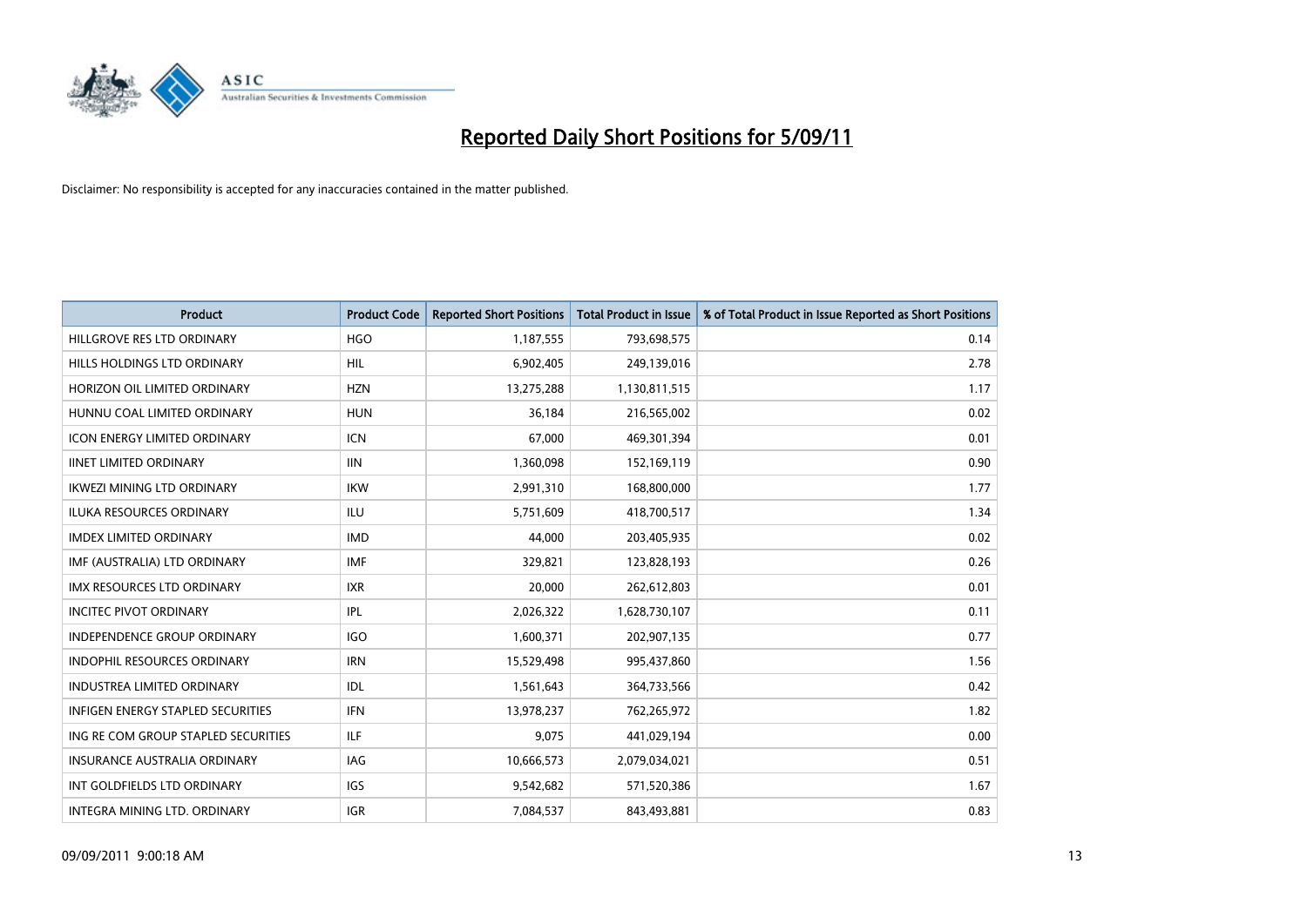

| Product                                       | <b>Product Code</b> | <b>Reported Short Positions</b> | <b>Total Product in Issue</b> | % of Total Product in Issue Reported as Short Positions |
|-----------------------------------------------|---------------------|---------------------------------|-------------------------------|---------------------------------------------------------|
| <b>INTREPID MINES ORDINARY</b>                | <b>IAU</b>          | 3,405,156                       | 522,312,291                   | 0.64                                                    |
| <b>INVESTA OFFICE FUND STAPLED SECURITIES</b> | <b>IOF</b>          | 11,574,317                      | 2,729,071,212                 | 0.42                                                    |
| <b>INVOCARE LIMITED ORDINARY</b>              | <b>IVC</b>          | 1,088,814                       | 107,912,897                   | 1.01                                                    |
| ION LIMITED ORDINARY                          | <b>ION</b>          | 164,453                         | 256,365,105                   | 0.06                                                    |
| <b>IOOF HOLDINGS LTD ORDINARY</b>             | <b>IFL</b>          | 1,013,077                       | 229,794,395                   | 0.43                                                    |
| <b>IRESS MARKET TECH. ORDINARY</b>            | <b>IRE</b>          | 1,848,703                       | 126,920,010                   | 1.44                                                    |
| <b>IRON ORE HOLDINGS ORDINARY</b>             | <b>IOH</b>          | 36,785                          | 166,087,005                   | 0.02                                                    |
| ISHARES MSCI AUS 200 ISHARES MSCI AUS 200     | IOZ                 | 71,296                          | 2,400,836                     | 2.97                                                    |
| ISHARES MSCI EM MKTS CDI 1:1                  | <b>IEM</b>          | 18,083                          | 425,700,000                   | 0.00                                                    |
| <b>ISHARES MSCI TAIWAN CDI 1:1</b>            | <b>ITW</b>          | 11,865                          | 184,400,000                   | 0.01                                                    |
| ISHARES S&P HIGH DIV ISHARES S&P HIGH DIV     | <b>IHD</b>          | 67,210                          | 2,300,931                     | 2.92                                                    |
| ISHARES SMALL ORDS ISHARES SMALL ORDS         | <b>ISO</b>          | 281,386                         | 3,901,916                     | 7.21                                                    |
| <b>IVANHOE AUSTRALIA ORDINARY</b>             | <b>IVA</b>          | 200,575                         | 418,729,553                   | 0.04                                                    |
| JAMES HARDIE INDUST CHESS DEPOSITARY INT      | <b>IHX</b>          | 26,999,302                      | 437,311,611                   | 6.16                                                    |
| <b>JAMESON RESOURCES ORDINARY</b>             | <b>JAL</b>          | 1,600,000                       | 95,828,865                    | 1.67                                                    |
| <b>JB HI-FI LIMITED ORDINARY</b>              | <b>IBH</b>          | 20,645,642                      | 98,617,428                    | 20.94                                                   |
| <b>KAGARA LTD ORDINARY</b>                    | KZL                 | 11,265,388                      | 718,068,836                   | 1.56                                                    |
| KANGAROO RES LTD ORDINARY                     | <b>KRL</b>          | 465,000                         | 3,434,430,012                 | 0.01                                                    |
| KAROON GAS AUSTRALIA ORDINARY                 | <b>KAR</b>          | 1,629,624                       | 221,420,769                   | 0.72                                                    |
| KASBAH RESOURCES ORDINARY                     | <b>KAS</b>          | 2,500                           | 364,262,596                   | 0.00                                                    |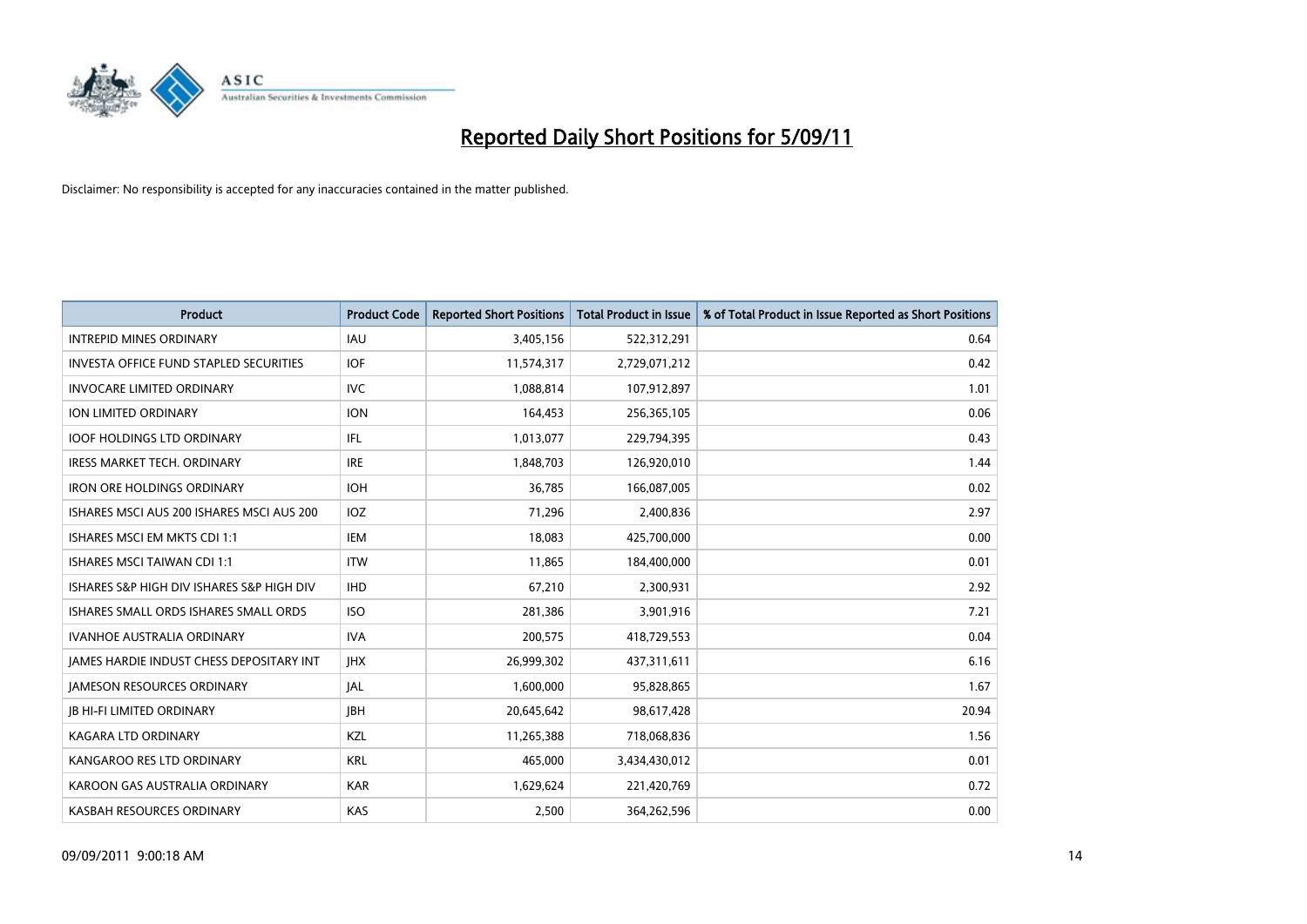

| <b>Product</b>                        | <b>Product Code</b> | <b>Reported Short Positions</b> | Total Product in Issue | % of Total Product in Issue Reported as Short Positions |
|---------------------------------------|---------------------|---------------------------------|------------------------|---------------------------------------------------------|
| KATHMANDU HOLD LTD ORDINARY           | <b>KMD</b>          | 1,238,939                       | 200,000,000            | 0.61                                                    |
| KIMBERLEY METALS LTD ORDINARY         | <b>KBL</b>          | 1,820                           | 164,752,978            | 0.00                                                    |
| KINGSGATE CONSOLID. ORDINARY          | <b>KCN</b>          | 2,527,151                       | 135,429,823            | 1.85                                                    |
| KINGSROSE MINING LTD ORDINARY         | <b>KRM</b>          | 568,888                         | 266,873,726            | 0.20                                                    |
| LEIGHTON HOLDINGS ORDINARY            | LEI                 | 9,467,517                       | 336,515,596            | 2.80                                                    |
| LEND LEASE GROUP UNIT/ORD STAPLED     | <b>LLC</b>          | 2,575,991                       | 570,915,669            | 0.43                                                    |
| LINC ENERGY LTD ORDINARY              | <b>LNC</b>          | 6,357,629                       | 503,418,900            | 1.27                                                    |
| LIQUEFIED NATURAL ORDINARY            | <b>LNG</b>          | 370,140                         | 267,699,015            | 0.14                                                    |
| LUDOWICI LIMITED ORDINARY             | LDW                 | 6,496                           | 29,353,354             | 0.02                                                    |
| LYNAS CORPORATION ORDINARY            | <b>LYC</b>          | 63,275,316                      | 1,713,846,913          | 3.70                                                    |
| M2 TELECOMMUNICATION ORDINARY         | <b>MTU</b>          | 3,158                           | 123,731,285            | 0.00                                                    |
| MACARTHUR COAL ORDINARY               | <b>MCC</b>          | 1,268,552                       | 302,092,343            | 0.41                                                    |
| <b>MACMAHON HOLDINGS ORDINARY</b>     | <b>MAH</b>          | 4,944,579                       | 738,631,705            | 0.66                                                    |
| MACO ATLAS ROADS GRP ORDINARY STAPLED | <b>MOA</b>          | 7,851,431                       | 464,279,594            | 1.69                                                    |
| MACQUARIE GROUP LTD ORDINARY          | MQG                 | 5,377,049                       | 348,285,032            | 1.52                                                    |
| MAP GROUP STAPLED US PROHIBIT.        | <b>MAP</b>          | 4,331,109                       | 1,861,210,782          | 0.23                                                    |
| <b>MARENGO MINING ORDINARY</b>        | <b>MGO</b>          | 80,340                          | 1,002,399,863          | 0.01                                                    |
| MATRIX C & E LTD ORDINARY             | <b>MCE</b>          | 320,359                         | 77,081,507             | 0.41                                                    |
| MCMILLAN SHAKESPEARE ORDINARY         | <b>MMS</b>          | 2,888                           | 68,110,310             | 0.00                                                    |
| <b>MCPHERSON'S LTD ORDINARY</b>       | <b>MCP</b>          | 348.065                         | 72,401,758             | 0.48                                                    |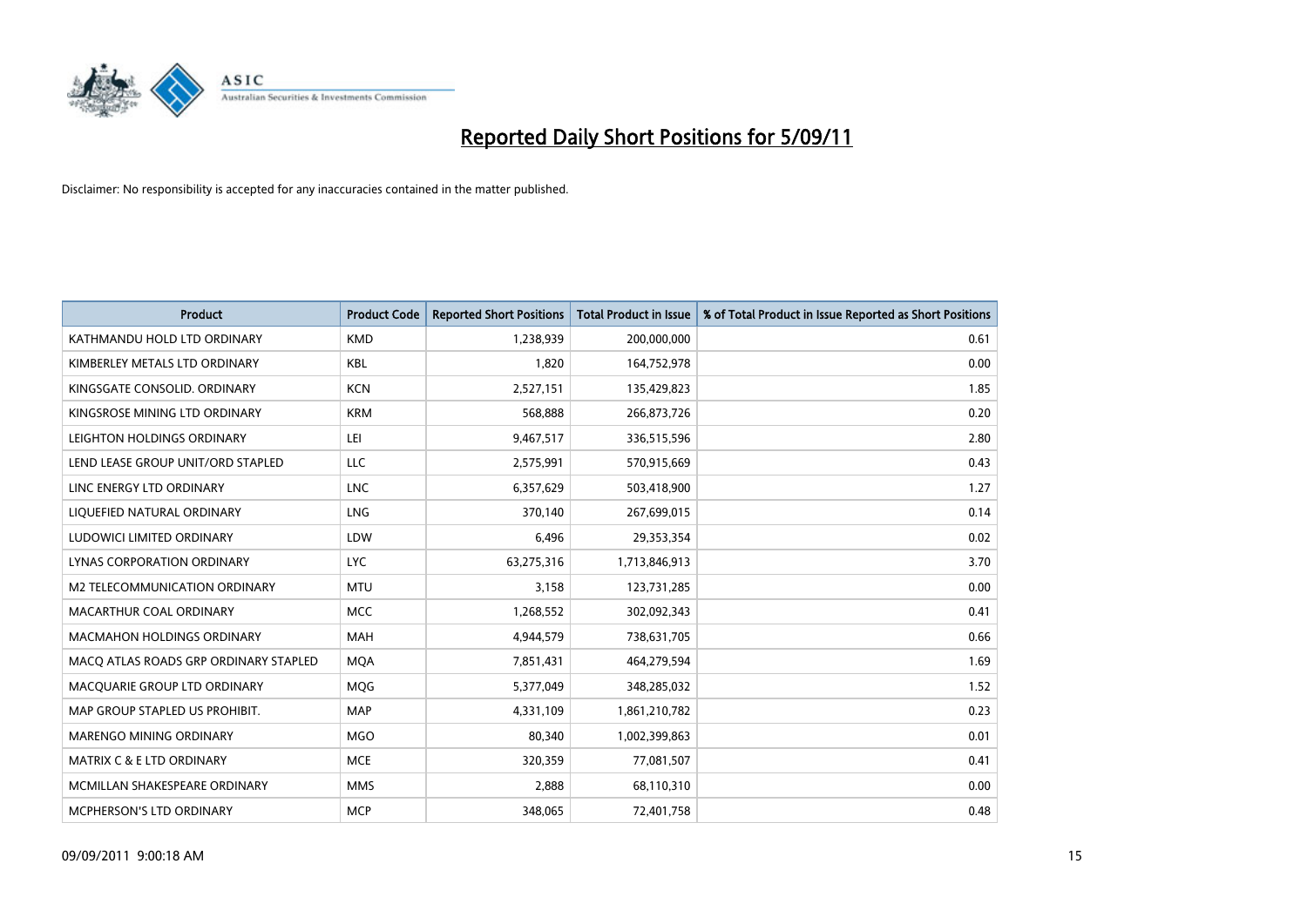

| Product                           | <b>Product Code</b> | <b>Reported Short Positions</b> | <b>Total Product in Issue</b> | % of Total Product in Issue Reported as Short Positions |
|-----------------------------------|---------------------|---------------------------------|-------------------------------|---------------------------------------------------------|
| MEDUSA MINING LTD ORDINARY        | <b>MML</b>          | 1,128,143                       | 188,233,911                   | 0.59                                                    |
| MELBOURNE IT LIMITED ORDINARY     | MLB                 | 168,914                         | 80,662,621                    | 0.21                                                    |
| MEO AUSTRALIA LTD ORDINARY        | <b>MEO</b>          | 2,732,157                       | 539,913,260                   | 0.50                                                    |
| MERMAID MARINE ORDINARY           | <b>MRM</b>          | 1,433,359                       | 215,477,852                   | 0.67                                                    |
| MESOBLAST LIMITED ORDINARY        | <b>MSB</b>          | 4,528,566                       | 280,425,258                   | 1.61                                                    |
| METALS X LIMITED ORDINARY         | <b>MLX</b>          | 326,940                         | 1,358,424,065                 | 0.03                                                    |
| METCASH LIMITED ORDINARY          | <b>MTS</b>          | 30,903,177                      | 769,165,596                   | 4.00                                                    |
| METGASCO LIMITED ORDINARY         | <b>MEL</b>          | 235,435                         | 334,821,745                   | 0.07                                                    |
| METMINCO LIMITED ORDINARY         | <b>MNC</b>          | 1,130,274                       | 1,462,616,146                 | 0.08                                                    |
| METROCOAL LIMITED ORDINARY        | <b>MTE</b>          | 438,413                         | 98,773,663                    | 0.44                                                    |
| MHM METALS LIMITED ORDINARY       | <b>MHM</b>          | 135,162                         | 102,252,570                   | 0.14                                                    |
| MICLYN EXP OFFSHR ORDINARY        | <b>MIO</b>          | 695,947                         | 274,618,684                   | 0.24                                                    |
| MINARA RESOURCES ORDINARY         | <b>MRE</b>          | 10,604,373                      | 1,169,424,487                 | 0.90                                                    |
| MINCOR RESOURCES NL ORDINARY      | <b>MCR</b>          | 1,724,712                       | 198,360,804                   | 0.86                                                    |
| MINEMAKERS LIMITED ORDINARY       | <b>MAK</b>          | 44,227                          | 227,003,950                   | 0.02                                                    |
| MINERAL DEPOSITS ORDINARY         | <b>MDL</b>          | 243,365                         | 83,538,786                    | 0.29                                                    |
| MINERAL RESOURCES, ORDINARY       | <b>MIN</b>          | 805,197                         | 183,778,017                   | 0.45                                                    |
| MIRABELA NICKEL LTD ORDINARY      | <b>MBN</b>          | 13,698,036                      | 491,781,237                   | 2.78                                                    |
| MIRVAC GROUP STAPLED SECURITIES   | <b>MGR</b>          | 37,505,259                      | 3,416,924,188                 | 1.07                                                    |
| <b>MOLOPO ENERGY LTD ORDINARY</b> | <b>MPO</b>          | 1,545,555                       | 245,579,810                   | 0.62                                                    |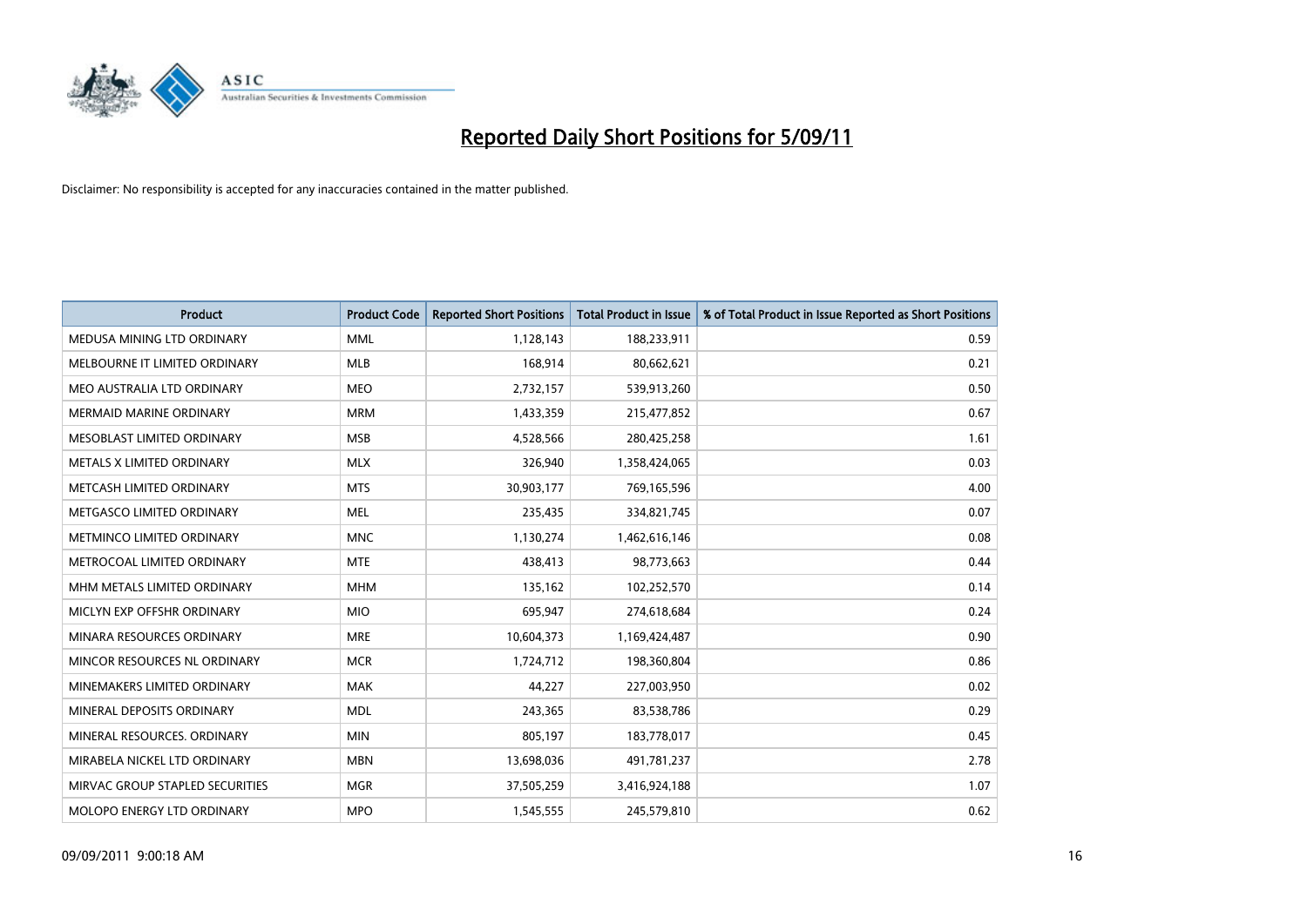

| <b>Product</b>                    | <b>Product Code</b> | <b>Reported Short Positions</b> | <b>Total Product in Issue</b> | % of Total Product in Issue Reported as Short Positions |
|-----------------------------------|---------------------|---------------------------------|-------------------------------|---------------------------------------------------------|
| MONADELPHOUS GROUP ORDINARY       | <b>MND</b>          | 472,181                         | 87,576,827                    | 0.53                                                    |
| MORTGAGE CHOICE LTD ORDINARY      | <b>MOC</b>          | 81,586                          | 119,948,255                   | 0.07                                                    |
| <b>MOUNT GIBSON IRON ORDINARY</b> | <b>MGX</b>          | 11,256,969                      | 1,082,570,693                 | 1.02                                                    |
| MULTIPLEX SITES SITES             | <b>MXUPA</b>        | 51                              | 4,500,000                     | 0.00                                                    |
| MURCHISON METALS LTD ORDINARY     | <b>MMX</b>          | 13,501,640                      | 437,354,555                   | 3.08                                                    |
| MYER HOLDINGS LTD ORDINARY        | <b>MYR</b>          | 49,778,289                      | 583,147,884                   | 8.53                                                    |
| <b>MYSTATE LIMITED ORDINARY</b>   | <b>MYS</b>          | 39,839                          | 67,439,158                    | 0.06                                                    |
| NANOSONICS LIMITED ORDINARY       | <b>NAN</b>          | 14,173                          | 230,490,585                   | 0.01                                                    |
| NATIONAL AUST. BANK ORDINARY      | <b>NAB</b>          | 16,908,731                      | 2,201,147,145                 | 0.76                                                    |
| NATURAL FUEL LIMITED ORDINARY     | <b>NFL</b>          |                                 | 1,121,912                     | 0.00                                                    |
| NAVITAS LIMITED ORDINARY          | <b>NVT</b>          | 2,842,225                       | 375,230,115                   | 0.75                                                    |
| NEPTUNE MARINE ORDINARY           | <b>NMS</b>          | 912,534                         | 1,748,545,632                 | 0.05                                                    |
| NEW HOPE CORPORATION ORDINARY     | <b>NHC</b>          | 230,735                         | 830,230,549                   | 0.02                                                    |
| NEWCREST MINING ORDINARY          | <b>NCM</b>          | 3,056,889                       | 765,000,000                   | 0.39                                                    |
| NEWS CORP A NON-VOTING CDI        | <b>NWSLV</b>        | 4,014,093                       | 1,826,624,532                 | 0.23                                                    |
| NEWS CORP B VOTING CDI            | <b>NWS</b>          | 4,946,264                       | 798,520,953                   | 0.60                                                    |
| NEXBIS LIMITED ORDINARY           | <b>NBS</b>          | 63,733                          | 798,356,704                   | 0.01                                                    |
| NEXTDC LIMITED ORDINARY           | <b>NXT</b>          | 34,285                          | 112,104,986                   | 0.03                                                    |
| NEXUS ENERGY LIMITED ORDINARY     | <b>NXS</b>          | 3,526,981                       | 1,326,697,820                 | 0.26                                                    |
| NIB HOLDINGS LIMITED ORDINARY     | <b>NHF</b>          | 105,243                         | 466,733,110                   | 0.02                                                    |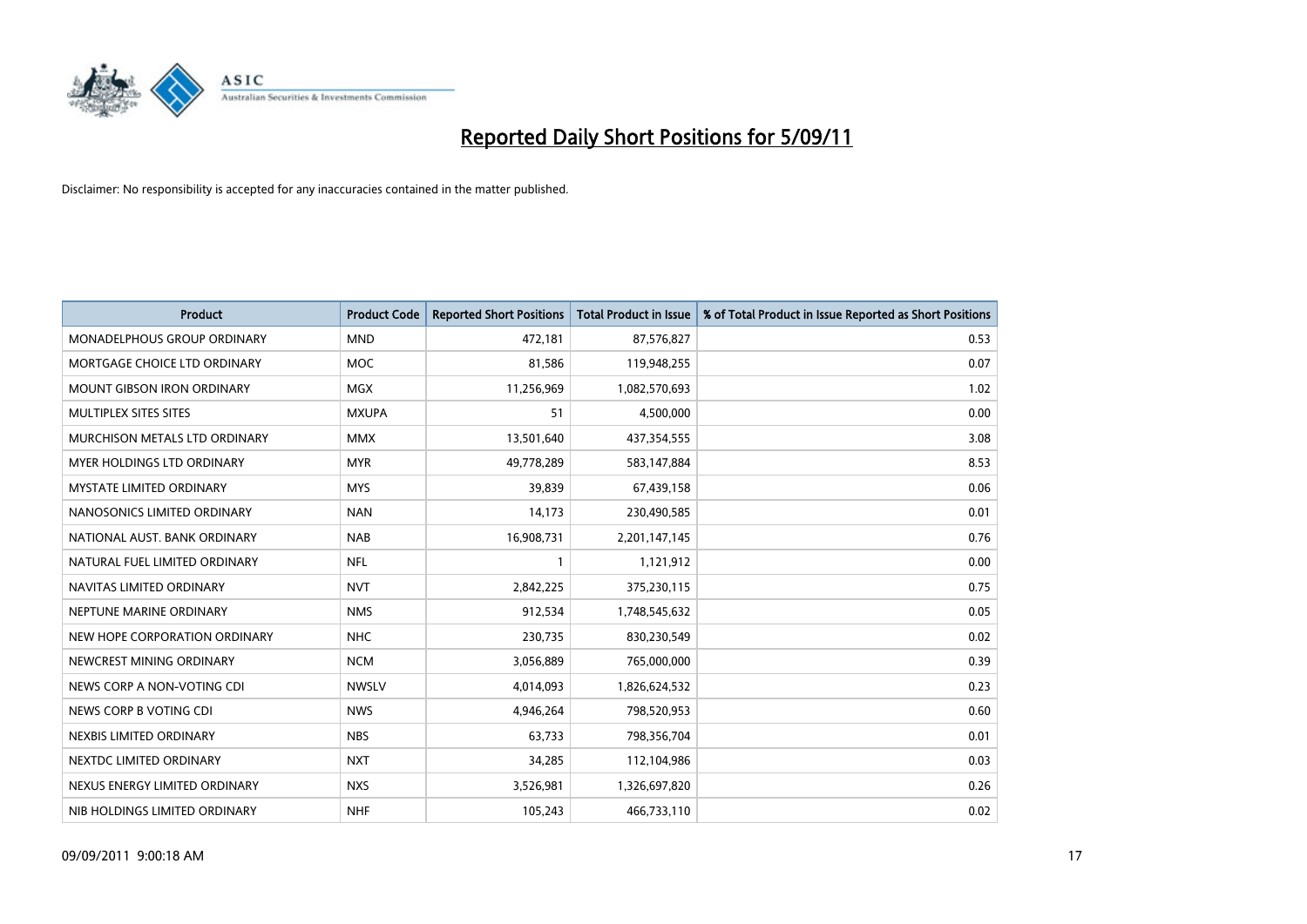

| <b>Product</b>                        | <b>Product Code</b> | <b>Reported Short Positions</b> | Total Product in Issue | % of Total Product in Issue Reported as Short Positions |
|---------------------------------------|---------------------|---------------------------------|------------------------|---------------------------------------------------------|
| NICK SCALI LIMITED ORDINARY           | <b>NCK</b>          | 35,846                          | 81,000,000             | 0.04                                                    |
| NIDO PETROLEUM ORDINARY               | <b>NDO</b>          | 3,175,646                       | 1,389,163,151          | 0.22                                                    |
| NOBLE MINERAL RES ORDINARY            | <b>NMG</b>          | 564,176                         | 460,306,067            | 0.14                                                    |
| NORTHERN IRON LTD ORDINARY            | <b>NFE</b>          | 1,023,702                       | 336,084,863            | 0.31                                                    |
| NRW HOLDINGS LIMITED ORDINARY         | <b>NWH</b>          | 328,633                         | 278,888,011            | 0.11                                                    |
| NUFARM LIMITED ORDINARY               | <b>NUF</b>          | 4,461,820                       | 261,833,005            | 1.73                                                    |
| OAKTON LIMITED ORDINARY               | <b>OKN</b>          | 736,857                         | 93,800,235             | 0.79                                                    |
| OCEANAGOLD CORP. CHESS DEPOSITARY INT | <b>OGC</b>          | 470,008                         | 262,600,385            | 0.17                                                    |
| OCEANIA CAPITAL LTD ORDINARY          | <b>OCP</b>          | 2,500                           | 91,921,295             | 0.00                                                    |
| OIL SEARCH LTD ORDINARY               | OSH                 | 11,595,699                      | 1,320,648,378          | 0.84                                                    |
| OM HOLDINGS LIMITED ORDINARY          | <b>OMH</b>          | 9,563,318                       | 504,105,150            | 1.89                                                    |
| <b>ONESTEEL LIMITED ORDINARY</b>      | OST                 | 18,220,086                      | 1,338,106,652          | 1.36                                                    |
| ORICA LIMITED ORDINARY                | ORI                 | 2,007,892                       | 363,966,570            | 0.53                                                    |
| ORIGIN ENERGY ORDINARY                | <b>ORG</b>          | 6,484,803                       | 1,064,967,259          | 0.58                                                    |
| OROCOBRE LIMITED ORDINARY             | <b>ORE</b>          | 90,266                          | 103,195,029            | 0.08                                                    |
| OROTONGROUP LIMITED ORDINARY          | ORL                 | 175,386                         | 40,880,902             | 0.42                                                    |
| OTTO ENERGY LIMITED ORDINARY          | <b>OEL</b>          | 109,204                         | 1,138,290,071          | 0.01                                                    |
| OZ MINERALS ORDINARY                  | OZL                 | 7,426,774                       | 323,877,514            | 2.27                                                    |
| <b>PACIFIC BRANDS ORDINARY</b>        | <b>PBG</b>          | 8,566,526                       | 931,386,248            | 0.91                                                    |
| PALADIN ENERGY LTD ORDINARY           | <b>PDN</b>          | 13,281,048                      | 777,698,217            | 1.71                                                    |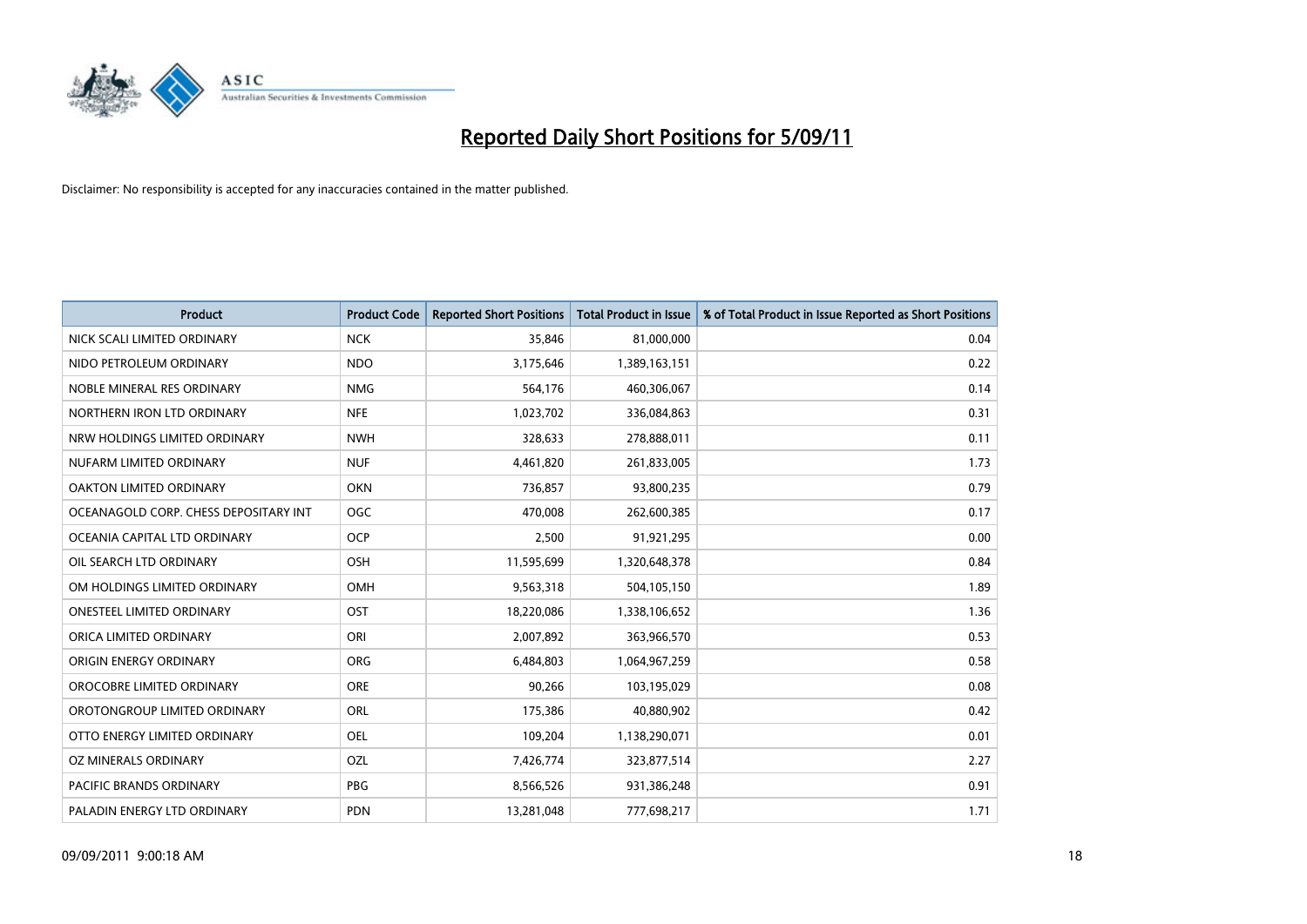

| Product                       | <b>Product Code</b> | <b>Reported Short Positions</b> | Total Product in Issue | % of Total Product in Issue Reported as Short Positions |
|-------------------------------|---------------------|---------------------------------|------------------------|---------------------------------------------------------|
| PANAUST LIMITED ORDINARY      | <b>PNA</b>          | 8,904,742                       | 593,867,443            | 1.50                                                    |
| PANORAMIC RESOURCES ORDINARY  | PAN                 | 1,145,901                       | 207,050,710            | 0.54                                                    |
| PAPERLINX LIMITED ORDINARY    | <b>PPX</b>          | 7,337,613                       | 603,580,761            | 1.23                                                    |
| PAPILLON RES LTD ORDINARY     | PIR                 | 449,474                         | 206,924,658            | 0.22                                                    |
| PATTIES FOODS LTD ORDINARY    | PFL                 |                                 | 138,989,223            | 0.00                                                    |
| PEAK RESOURCES ORDINARY       | <b>PEK</b>          | 102,336                         | 155,979,643            | 0.07                                                    |
| PEET LIMITED ORDINARY         | <b>PPC</b>          | 90.640                          | 318,038,544            | 0.02                                                    |
| PENINSULA ENERGY LTD ORDINARY | <b>PEN</b>          | 1,493,377                       | 2,124,099,941          | 0.07                                                    |
| PERILYA LIMITED ORDINARY      | PEM                 | 433,234                         | 526,075,563            | 0.09                                                    |
| PERPETUAL LIMITED ORDINARY    | PPT                 | 3,099,792                       | 44,671,129             | 6.91                                                    |
| PERSEUS MINING LTD ORDINARY   | PRU                 | 3,085,346                       | 425,667,088            | 0.71                                                    |
| PETSEC ENERGY ORDINARY        | PSA                 | 223,332                         | 231,283,622            | 0.10                                                    |
| PHARMAXIS LTD ORDINARY        | <b>PXS</b>          | 2,059,063                       | 229,116,309            | 0.89                                                    |
| PHOTON GROUP LTD ORDINARY     | PGA                 | 250,510                         | 1,540,886,866          | 0.02                                                    |
| PLATINUM ASSET ORDINARY       | <b>PTM</b>          | 8,037,685                       | 561,347,878            | 1.43                                                    |
| PLATINUM AUSTRALIA ORDINARY   | <b>PLA</b>          | 10,502,852                      | 392,430,039            | 2.66                                                    |
| PLATINUM CAPITAL LTD ORDINARY | <b>PMC</b>          |                                 | 164,959,410            | 0.00                                                    |
| PMP LIMITED ORDINARY          | <b>PMP</b>          | 18,694                          | 329,879,212            | 0.00                                                    |
| PORT BOUVARD LIMITED ORDINARY | PBD                 | 6,754                           | 593,868,295            | 0.00                                                    |
| PREMIER INVESTMENTS ORDINARY  | <b>PMV</b>          | 203,289                         | 155,062,831            | 0.13                                                    |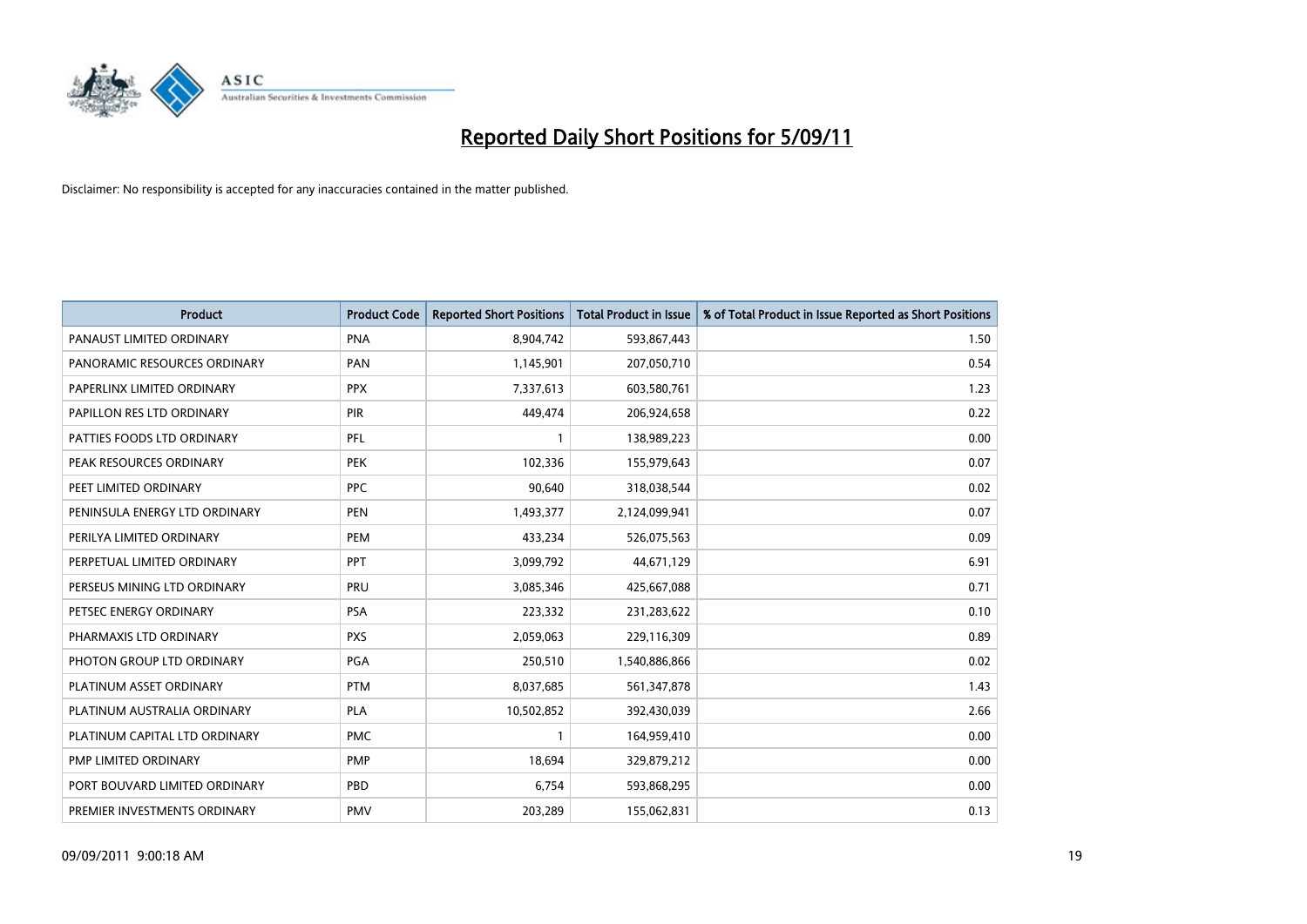

| <b>Product</b>                          | <b>Product Code</b> | <b>Reported Short Positions</b> | <b>Total Product in Issue</b> | % of Total Product in Issue Reported as Short Positions |
|-----------------------------------------|---------------------|---------------------------------|-------------------------------|---------------------------------------------------------|
| PRIMA BIOMED LTD ORDINARY               | <b>PRR</b>          | 286,225                         | 1,007,312,939                 | 0.03                                                    |
| PRIMARY HEALTH CARE ORDINARY            | <b>PRY</b>          | 9,372,893                       | 497,469,803                   | 1.89                                                    |
| PRIME MEDIA GRP LTD ORDINARY            | <b>PRT</b>          | 30,874                          | 366,330,303                   | 0.01                                                    |
| PRIMEAG AUSTRALIA ORDINARY              | PAG                 | 600,635                         | 266,394,444                   | 0.23                                                    |
| PROGEN PHARMACEUTIC ORDINARY            | PGL                 | 151,596                         | 24,709,097                    | 0.61                                                    |
| PROGRAMMED ORDINARY                     | <b>PRG</b>          | 672,432                         | 118,169,908                   | 0.56                                                    |
| <b>PSIVIDA CORP CDI 1:1</b>             | <b>PVA</b>          | 6,878                           | 8,767,048                     | 0.08                                                    |
| <b>QANTAS AIRWAYS ORDINARY</b>          | QAN                 | 32,035,878                      | 2,265,123,620                 | 1.42                                                    |
| <b>OBE INSURANCE GROUP ORDINARY</b>     | <b>OBE</b>          | 23,337,859                      | 1,092,654,587                 | 2.08                                                    |
| OR NATIONAL LIMITED ORDINARY            | <b>ORN</b>          | 25,626,555                      | 2,440,000,000                 | 1.02                                                    |
| QUBE LOGISTICS HLDG DEFERRED SETTLEMENT | <b>QUBDA</b>        | 12,860                          | 610,839,329                   | 0.00                                                    |
| RAMELIUS RESOURCES ORDINARY             | <b>RMS</b>          | 97,789                          | 291,767,215                   | 0.03                                                    |
| RAMSAY HEALTH CARE ORDINARY             | <b>RHC</b>          | 1,238,687                       | 202,081,252                   | 0.60                                                    |
| <b>RCR TOMLINSON ORDINARY</b>           | <b>RCR</b>          | 57.067                          | 132,010,172                   | 0.04                                                    |
| <b>REA GROUP ORDINARY</b>               | <b>REA</b>          | 124,419                         | 130,401,680                   | 0.10                                                    |
| <b>RED FORK ENERGY ORDINARY</b>         | <b>RFE</b>          | 7,696                           | 269,769,853                   | 0.00                                                    |
| REDBANK ENERGY LTD ORDINARY             | <b>AEJ</b>          | 19                              | 786,287                       | 0.00                                                    |
| REED RESOURCES LTD ORDINARY             | <b>RDR</b>          | 309,221                         | 264,742,501                   | 0.12                                                    |
| <b>REGIS RESOURCES ORDINARY</b>         | <b>RRL</b>          | 1,985,893                       | 433,273,680                   | 0.45                                                    |
| RESMED INC CDI 10:1                     | <b>RMD</b>          | 9,803,700                       | 1,556,242,300                 | 0.62                                                    |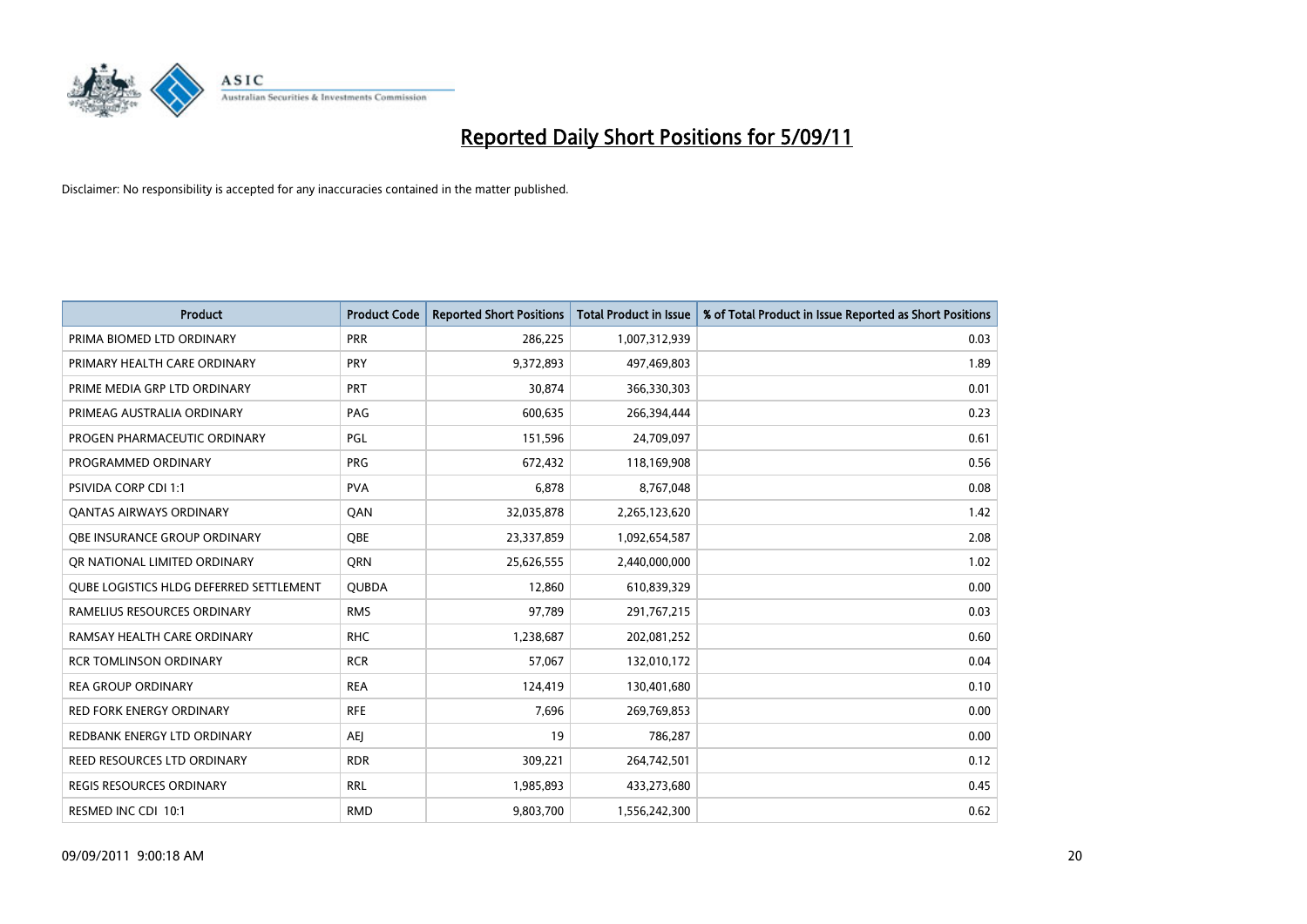

| <b>Product</b>                     | <b>Product Code</b> | <b>Reported Short Positions</b> | <b>Total Product in Issue</b> | % of Total Product in Issue Reported as Short Positions |
|------------------------------------|---------------------|---------------------------------|-------------------------------|---------------------------------------------------------|
| <b>RESOLUTE MINING ORDINARY</b>    | <b>RSG</b>          | 3,073,311                       | 467,810,508                   | 0.65                                                    |
| RESOURCE GENERATION ORDINARY       | <b>RES</b>          | 324,311                         | 262,895,652                   | 0.12                                                    |
| RETAIL FOOD GROUP ORDINARY         | <b>RFG</b>          | 3,385                           | 108,151,283                   | 0.00                                                    |
| REVERSE CORP LIMITED ORDINARY      | <b>REF</b>          | 25,141                          | 92,382,175                    | 0.03                                                    |
| REX MINERALS LIMITED ORDINARY      | <b>RXM</b>          | 1,004,593                       | 153,635,519                   | 0.65                                                    |
| <b>RHG LIMITED ORDINARY</b>        | <b>RHG</b>          | 1,365,137                       | 320,092,978                   | 0.42                                                    |
| <b>RIALTO ENERGY ORDINARY</b>      | <b>RIA</b>          | 442,009                         | 375,006,264                   | 0.12                                                    |
| <b>RIDLEY CORPORATION ORDINARY</b> | <b>RIC</b>          | 509,655                         | 307,817,071                   | 0.17                                                    |
| RIO TINTO LIMITED ORDINARY         | <b>RIO</b>          | 18,264,034                      | 435,758,720                   | 4.23                                                    |
| RIVERCITY MOTORWAY STAPLED         | <b>RCY</b>          | 132,000                         | 957,010,115                   | 0.01                                                    |
| ROBUST RESOURCES ORDINARY          | <b>ROL</b>          | 1,138,003                       | 84,944,097                    | 1.34                                                    |
| ROC OIL COMPANY ORDINARY           | <b>ROC</b>          | 1,199,219                       | 713,254,560                   | 0.17                                                    |
| ROYAL WOLF HOLDINGS ORDINARY       | <b>RWH</b>          | 60,000                          | 100,387,052                   | 0.06                                                    |
| SAI GLOBAL LIMITED ORDINARY        | SAI                 | 1,182,368                       | 199,964,806                   | 0.60                                                    |
| SALMAT LIMITED ORDINARY            | <b>SLM</b>          | 997,178                         | 159,784,049                   | 0.62                                                    |
| SANDFIRE RESOURCES ORDINARY        | <b>SFR</b>          | 1,681,703                       | 149,919,969                   | 1.13                                                    |
| <b>SANTOS LTD ORDINARY</b>         | <b>STO</b>          | 18,768,825                      | 878,130,057                   | 2.11                                                    |
| SARACEN MINERAL ORDINARY           | SAR                 | 692,255                         | 492,251,415                   | 0.13                                                    |
| SEDGMAN LIMITED ORDINARY           | <b>SDM</b>          | 329,087                         | 209,752,689                   | 0.15                                                    |
| SEEK LIMITED ORDINARY              | <b>SEK</b>          | 16,062,905                      | 337,079,207                   | 4.75                                                    |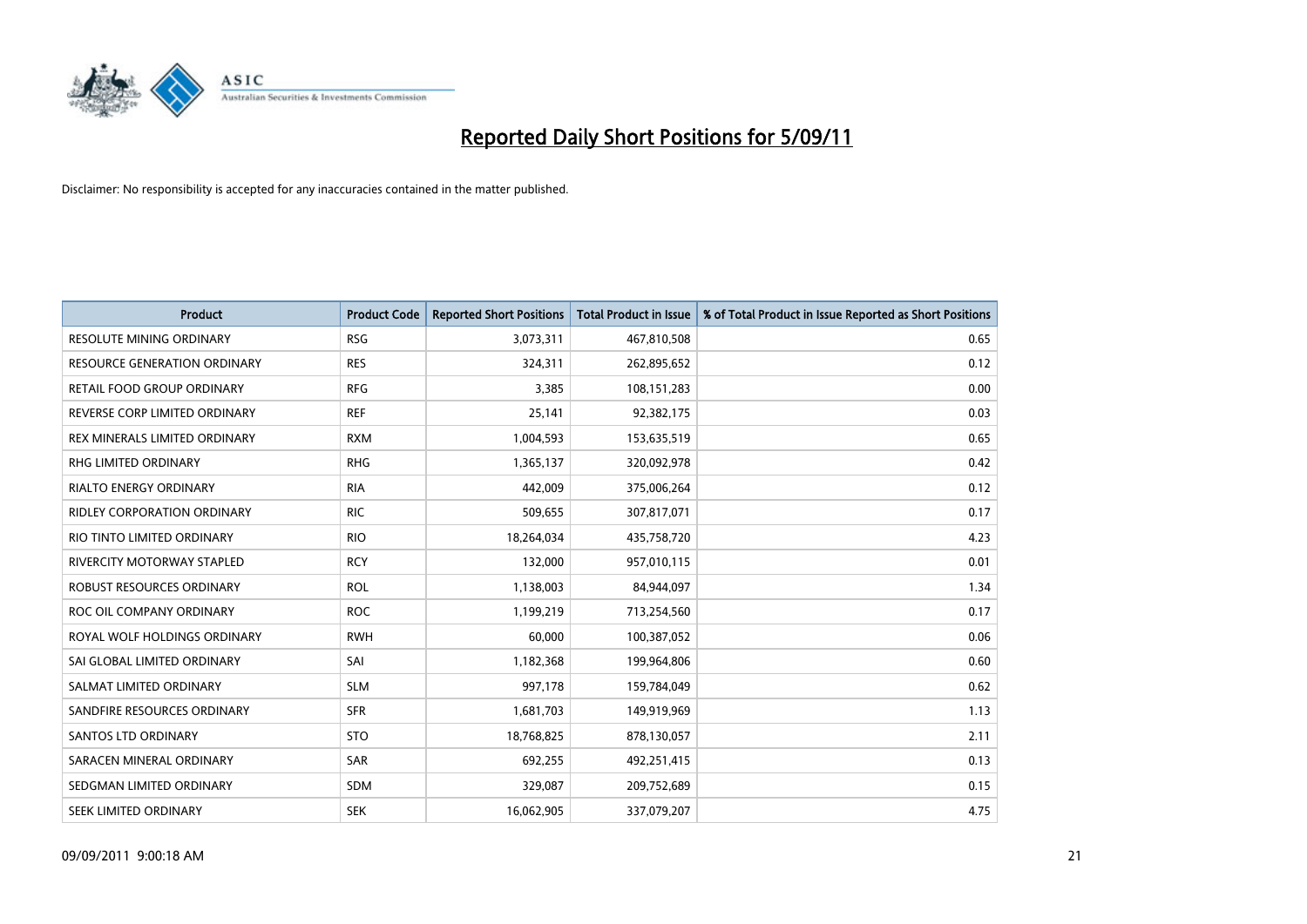

| <b>Product</b>                           | <b>Product Code</b> | <b>Reported Short Positions</b> | Total Product in Issue | % of Total Product in Issue Reported as Short Positions |
|------------------------------------------|---------------------|---------------------------------|------------------------|---------------------------------------------------------|
| SELECT HARVESTS ORDINARY                 | <b>SHV</b>          | 392,749                         | 56,226,960             | 0.70                                                    |
| SENETAS CORPORATION ORDINARY             | <b>SEN</b>          | 756,999                         | 463,105,195            | 0.16                                                    |
| SENEX ENERGY LIMITED ORDINARY            | SXY                 | 400,000                         | 760,722,223            | 0.05                                                    |
| SERVCORP LIMITED ORDINARY                | SRV                 | 180,453                         | 98,440,807             | 0.18                                                    |
| SERVICE STREAM ORDINARY                  | <b>SSM</b>          | 344,663                         | 283,418,867            | 0.12                                                    |
| SEVEN GROUP HOLDINGS ORDINARY            | <b>SVW</b>          | 1,348,540                       | 306,410,281            | 0.42                                                    |
| SEVEN WEST MEDIA LTD ORDINARY            | <b>SWM</b>          | 4,167,628                       | 610,327,899            | 0.68                                                    |
| SIGMA PHARMACEUTICAL ORDINARY            | <b>SIP</b>          | 16,217,435                      | 1,178,626,572          | 1.35                                                    |
| SILEX SYSTEMS ORDINARY                   | <b>SLX</b>          | 445,628                         | 170,133,997            | 0.26                                                    |
| SILVER LAKE RESOURCE ORDINARY            | <b>SLR</b>          | 123,043                         | 178,882,838            | 0.07                                                    |
| SIMS METAL MGMT LTD ORDINARY             | <b>SGM</b>          | 2,997,622                       | 205,409,305            | 1.46                                                    |
| SINGAPORE TELECOMM. CHESS DEPOSITARY INT | SGT                 | 6,187,351                       | 185,441,814            | 3.32                                                    |
| SIRIUS RESOURCES NL ORDINARY             | <b>SIR</b>          | 82,500                          | 137,134,586            | 0.06                                                    |
| SKILLED GROUP LTD ORDINARY               | <b>SKE</b>          | 32,504                          | 233, 243, 776          | 0.01                                                    |
| <b>SLATER &amp; GORDON ORDINARY</b>      | SGH                 | 1,742                           | 151,307,651            | 0.00                                                    |
| SMS MANAGEMENT, ORDINARY                 | <b>SMX</b>          | 152,523                         | 68,290,180             | 0.22                                                    |
| SONIC HEALTHCARE ORDINARY                | <b>SHL</b>          | 5,665,519                       | 389,969,875            | 1.46                                                    |
| SOUL PATTINSON (W.H) ORDINARY            | SOL                 | 18,577                          | 238,640,580            | 0.01                                                    |
| SP AUSNET STAPLED SECURITIES             | SPN                 | 3,119,211                       | 2,850,932,204          | 0.11                                                    |
| SPARK INFRASTRUCTURE STAPLED NOTE & UNIT | SKI                 | 17,712,590                      | 1,326,734,264          | 1.33                                                    |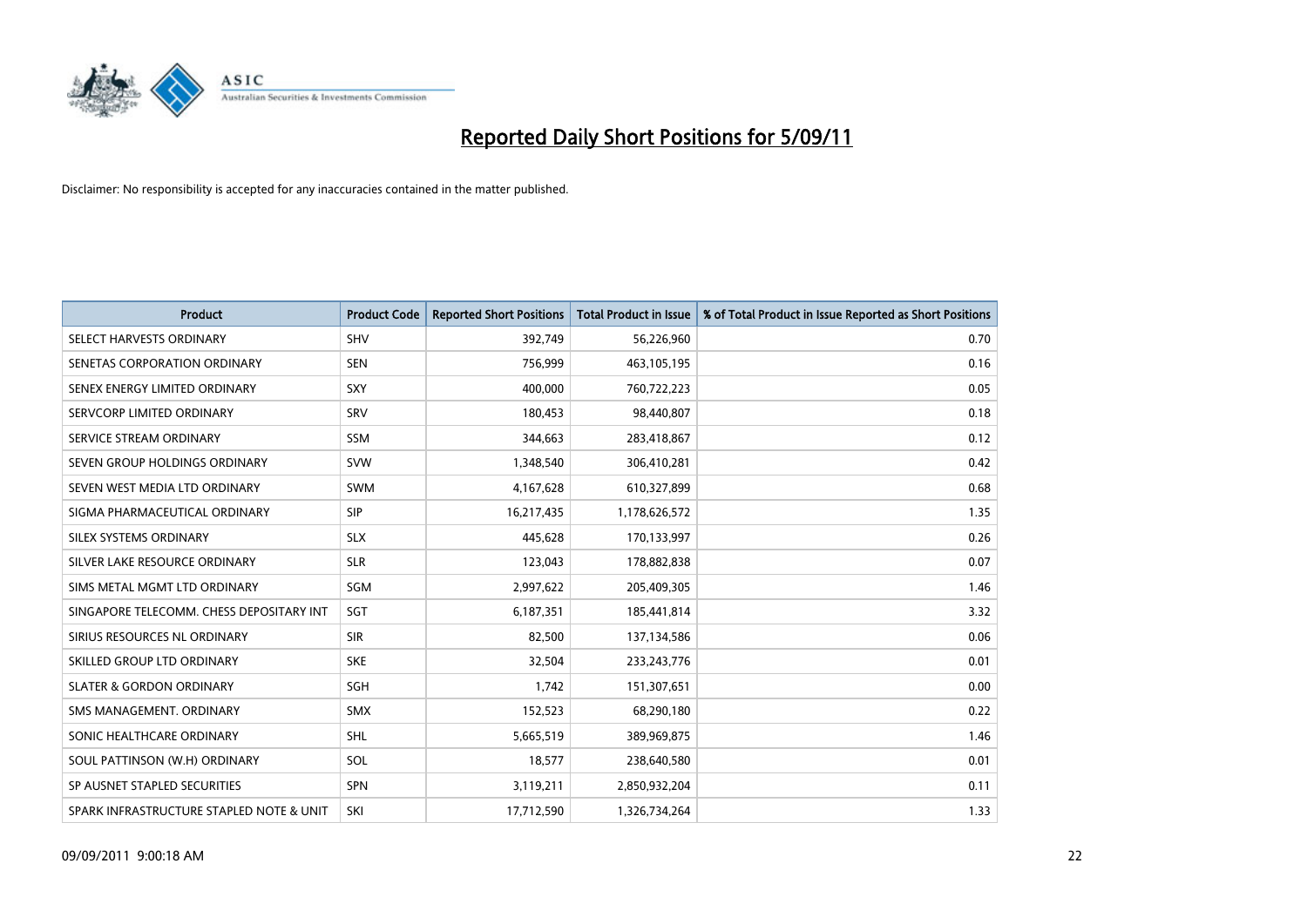

| Product                            | <b>Product Code</b> | <b>Reported Short Positions</b> | <b>Total Product in Issue</b> | % of Total Product in Issue Reported as Short Positions |
|------------------------------------|---------------------|---------------------------------|-------------------------------|---------------------------------------------------------|
| SPDR 200 FUND ETF UNITS            | <b>STW</b>          | 8                               | 51,778,556                    | 0.00                                                    |
| SPECIALTY FASHION ORDINARY         | <b>SFH</b>          | 628,341                         | 191,786,121                   | 0.31                                                    |
| SPOTLESS GROUP LTD ORDINARY        | <b>SPT</b>          | 1,285,167                       | 262,766,725                   | 0.48                                                    |
| ST BARBARA LIMITED ORDINARY        | <b>SBM</b>          | 7,509,496                       | 325,615,389                   | 2.30                                                    |
| STAGING CONNECTIONS ORDINARY       | <b>STG</b>          | 2,917,189                       | 78,317,726                    | 3.72                                                    |
| STANMORE COAL LTD ORDINARY         | <b>SMR</b>          | 88,951                          | 89,791,402                    | 0.10                                                    |
| STARPHARMA HOLDINGS ORDINARY       | SPL                 | 1,135,677                       | 247,946,578                   | 0.46                                                    |
| STH AMERICAN COR LTD ORDINARY      | SAY                 | 9,200                           | 245,846,493                   | 0.00                                                    |
| STH CRS ELECT ENGNR ORDINARY       | <b>SXE</b>          | 2,910                           | 160,736,826                   | 0.00                                                    |
| STHN CROSS MEDIA ORDINARY          | <b>SXL</b>          | 3,153,964                       | 705,766,444                   | 0.43                                                    |
| STOCKLAND UNITS/ORD STAPLED        | SGP                 | 17,289,360                      | 2,383,036,717                 | 0.70                                                    |
| STRAITS RES LTD. ORDINARY          | SRO                 | 7,749,484                       | 324,796,141                   | 2.38                                                    |
| STRIKE ENERGY LTD ORDINARY         | <b>STX</b>          | 586,210                         | 440,817,026                   | 0.14                                                    |
| <b>STW COMMUNICATIONS ORDINARY</b> | SGN                 | 269,936                         | 364,310,964                   | 0.07                                                    |
| SUNCORP GROUP LTD ORDINARY         | <b>SUN</b>          | 11,706,097                      | 1,286,600,980                 | 0.87                                                    |
| SUNDANCE ENERGY ORDINARY           | <b>SEA</b>          | 29,418                          | 277,098,474                   | 0.01                                                    |
| SUNDANCE RESOURCES ORDINARY        | SDL                 | 18,829,535                      | 2,887,654,669                 | 0.64                                                    |
| SUNLAND GROUP LTD ORDINARY         | <b>SDG</b>          | 26,203                          | 220,457,476                   | 0.01                                                    |
| SUPER RET REP LTD ORDINARY         | SUL                 | 213,818                         | 130,478,739                   | 0.17                                                    |
| <b>SWICK MINING ORDINARY</b>       | <b>SWK</b>          | 1,548                           | 236,724,970                   | 0.00                                                    |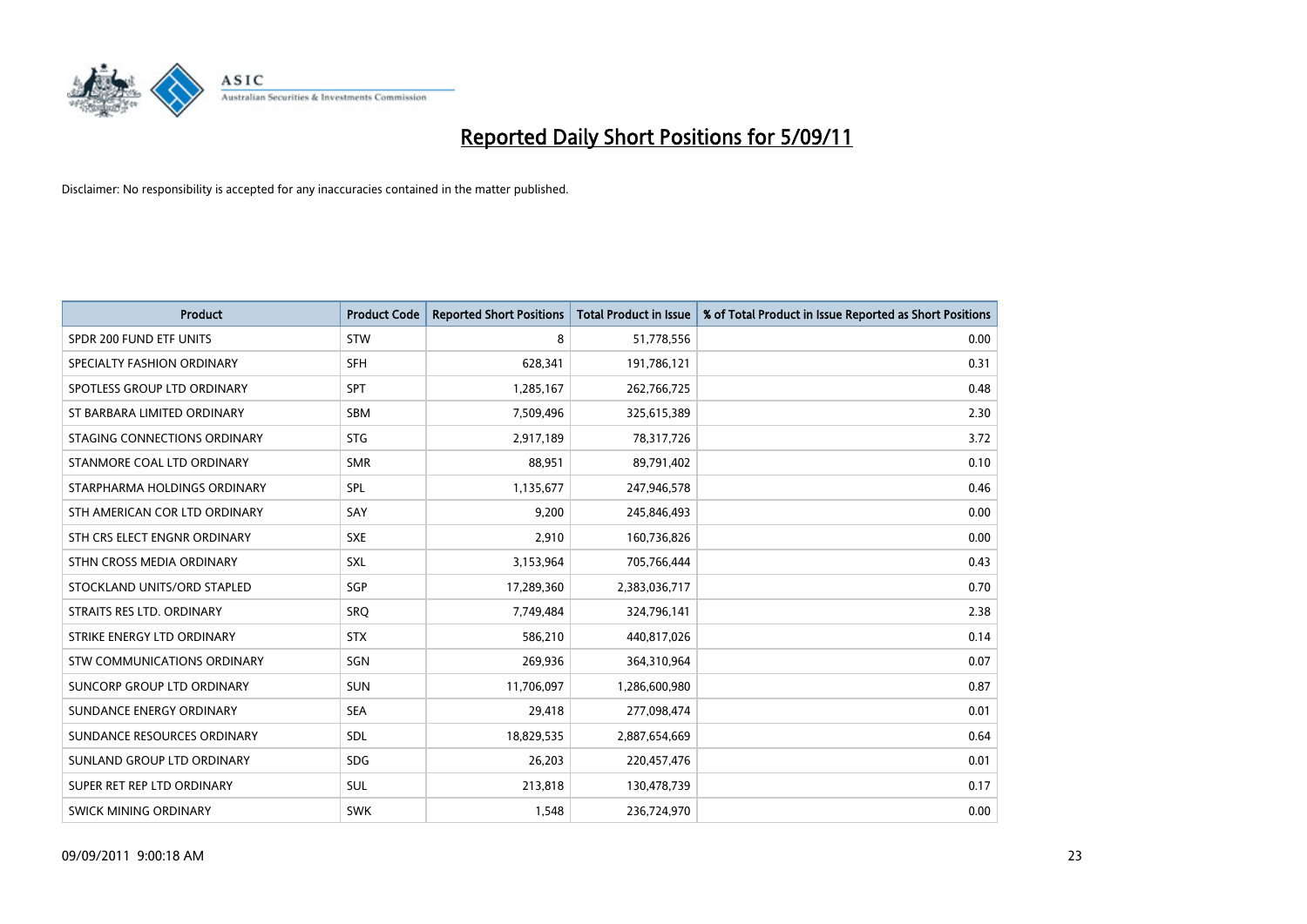

| Product                              | <b>Product Code</b> | <b>Reported Short Positions</b> | Total Product in Issue | % of Total Product in Issue Reported as Short Positions |
|--------------------------------------|---------------------|---------------------------------|------------------------|---------------------------------------------------------|
| <b>SYMEX HOLDINGS ORDINARY</b>       | <b>SYM</b>          | 6,633                           | 189,166,670            | 0.00                                                    |
| <b>TABCORP HOLDINGS LTD ORDINARY</b> | <b>TAH</b>          | 13,265,000                      | 688,019,737            | 1.92                                                    |
| <b>TALENT2 INTERNATION ORDINARY</b>  | <b>TWO</b>          | 100,525                         | 146,539,334            | 0.07                                                    |
| TAP OIL LIMITED ORDINARY             | <b>TAP</b>          | 653,064                         | 240,967,311            | 0.27                                                    |
| TASSAL GROUP LIMITED ORDINARY        | <b>TGR</b>          | 81,628                          | 146,304,404            | 0.04                                                    |
| TATTS GROUP LTD ORDINARY             | <b>TTS</b>          | 17,786,231                      | 1,318,687,024          | 1.34                                                    |
| TELECOM CORPORATION ORDINARY         | <b>TEL</b>          | 21,716,647                      | 1,924,707,065          | 1.13                                                    |
| TELSTRA CORPORATION, ORDINARY        | <b>TLS</b>          | 68,329,248                      | 12,443,074,357         | 0.55                                                    |
| TEN NETWORK HOLDINGS ORDINARY        | <b>TEN</b>          | 30,149,621                      | 1,045,236,720          | 2.86                                                    |
| TERANGA GOLD CORP CDI 1:1            | <b>TGZ</b>          | 239,651                         | 153,488,354            | 0.14                                                    |
| TEXON PETROLEUM LTD ORDINARY         | <b>TXN</b>          | 100,018                         | 242,539,848            | 0.04                                                    |
| TFS CORPORATION LTD ORDINARY         | <b>TFC</b>          | 195,125                         | 276,453,042            | 0.07                                                    |
| THE REJECT SHOP ORDINARY             | <b>TRS</b>          | 1,056,143                       | 26,071,170             | 4.04                                                    |
| THOR MINING PLC CHESS DEPOSITARY 1:1 | <b>THR</b>          | 2,307                           | 222,489,120            | 0.00                                                    |
| THORN GROUP LIMITED ORDINARY         | <b>TGA</b>          | 30,837                          | 146,091,970            | 0.02                                                    |
| <b>TIGER RESOURCES ORDINARY</b>      | <b>TGS</b>          | 128,896                         | 671,110,549            | 0.02                                                    |
| <b>TISHMAN SPEYER UNITS</b>          | <b>TSO</b>          | 138,717                         | 338,440,904            | 0.04                                                    |
| TNG LIMITED ORDINARY                 | <b>TNG</b>          | 4,321                           | 284,803,062            | 0.00                                                    |
| TOLL HOLDINGS LTD ORDINARY           | <b>TOL</b>          | 26,630,120                      | 710,128,531            | 3.74                                                    |
| TORO ENERGY LIMITED ORDINARY         | <b>TOE</b>          | 35,404                          | 965,436,676            | 0.00                                                    |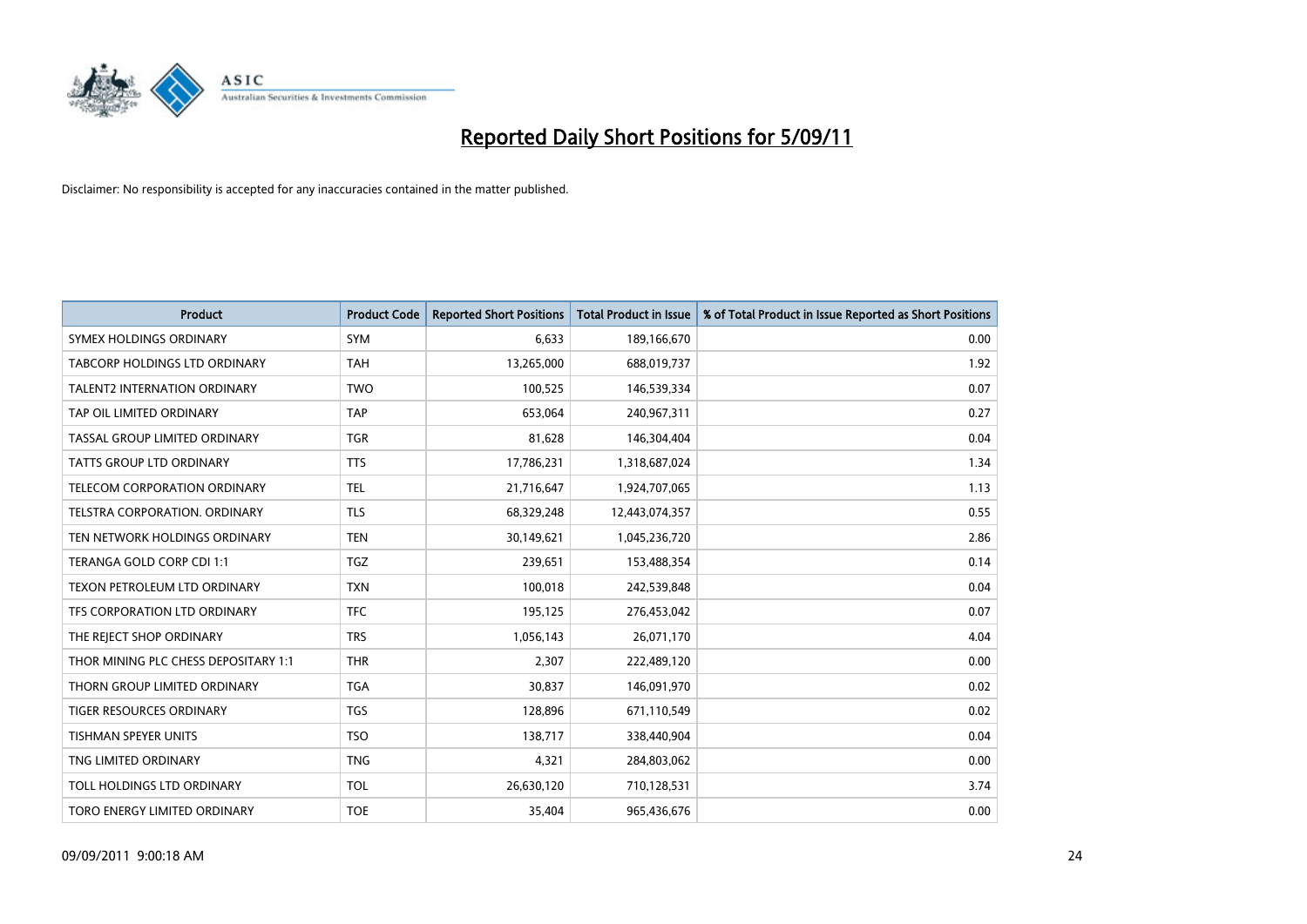

| Product                              | <b>Product Code</b> | <b>Reported Short Positions</b> | <b>Total Product in Issue</b> | % of Total Product in Issue Reported as Short Positions |
|--------------------------------------|---------------------|---------------------------------|-------------------------------|---------------------------------------------------------|
| <b>TOWER LIMITED ORDINARY</b>        | <b>TWR</b>          | 689,519                         | 265,176,580                   | 0.26                                                    |
| TOX FREE SOLUTIONS ORDINARY          | <b>TOX</b>          | 19,328                          | 96,503,382                    | 0.01                                                    |
| TPG TELECOM LIMITED ORDINARY         | <b>TPM</b>          | 6,026,460                       | 783,481,644                   | 0.79                                                    |
| TRANSFIELD SERVICES ORDINARY         | <b>TSE</b>          | 3,011,658                       | 549,715,957                   | 0.54                                                    |
| TRANSPACIFIC INDUST, ORDINARY        | <b>TPI</b>          | 10,906,402                      | 960,638,735                   | 1.11                                                    |
| TRANSURBAN GROUP TRIPLE STAPLED SEC. | <b>TCL</b>          | 5,490,081                       | 1,450,831,425                 | 0.36                                                    |
| TREASURY WINE ESTATE ORDINARY        | <b>TWE</b>          | 20,428,536                      | 647,227,144                   | 3.15                                                    |
| TRINITY GROUP STAPLED SECURITIES     | <b>TCQ</b>          | 3,419                           | 203,405,927                   | 0.00                                                    |
| TROY RESOURCES NL ORDINARY           | <b>TRY</b>          | 164,606                         | 88,001,823                    | 0.17                                                    |
| <b>UGL LIMITED ORDINARY</b>          | <b>UGL</b>          | 5,870,573                       | 166,047,171                   | 3.53                                                    |
| UNILIFE CORPORATION CDI 6:1          | <b>UNS</b>          | 766,616                         | 267,082,637                   | 0.28                                                    |
| UXC LIMITED ORDINARY                 | <b>UXC</b>          | 14,008                          | 306,933,250                   | 0.00                                                    |
| <b>VDM GROUP LIMITED ORDINARY</b>    | <b>VMG</b>          | 11,116                          | 193,127,749                   | 0.01                                                    |
| <b>VENTURE MINERALS ORDINARY</b>     | <b>VMS</b>          | 278,935                         | 221,093,592                   | 0.12                                                    |
| VIRGIN BLUE HOLDINGS ORDINARY        | <b>VBA</b>          | 31,453,165                      | 2,210,197,600                 | 1.42                                                    |
| <b>VISION GROUP HLDGS ORDINARY</b>   | <b>VGH</b>          | 78,000                          | 74,520,926                    | 0.10                                                    |
| <b>VITA GROUP LTD ORDINARY</b>       | <b>VTG</b>          | 75,190                          | 142,499,800                   | 0.05                                                    |
| VITERRA INC CDI 1:1                  | <b>VTA</b>          | 3,828                           | 68,629,939                    | 0.01                                                    |
| <b>WATPAC LIMITED ORDINARY</b>       | <b>WTP</b>          | 16,164                          | 183,341,382                   | 0.00                                                    |
| <b>WDS LIMITED ORDINARY</b>          | <b>WDS</b>          | 701                             | 144,055,662                   | 0.00                                                    |